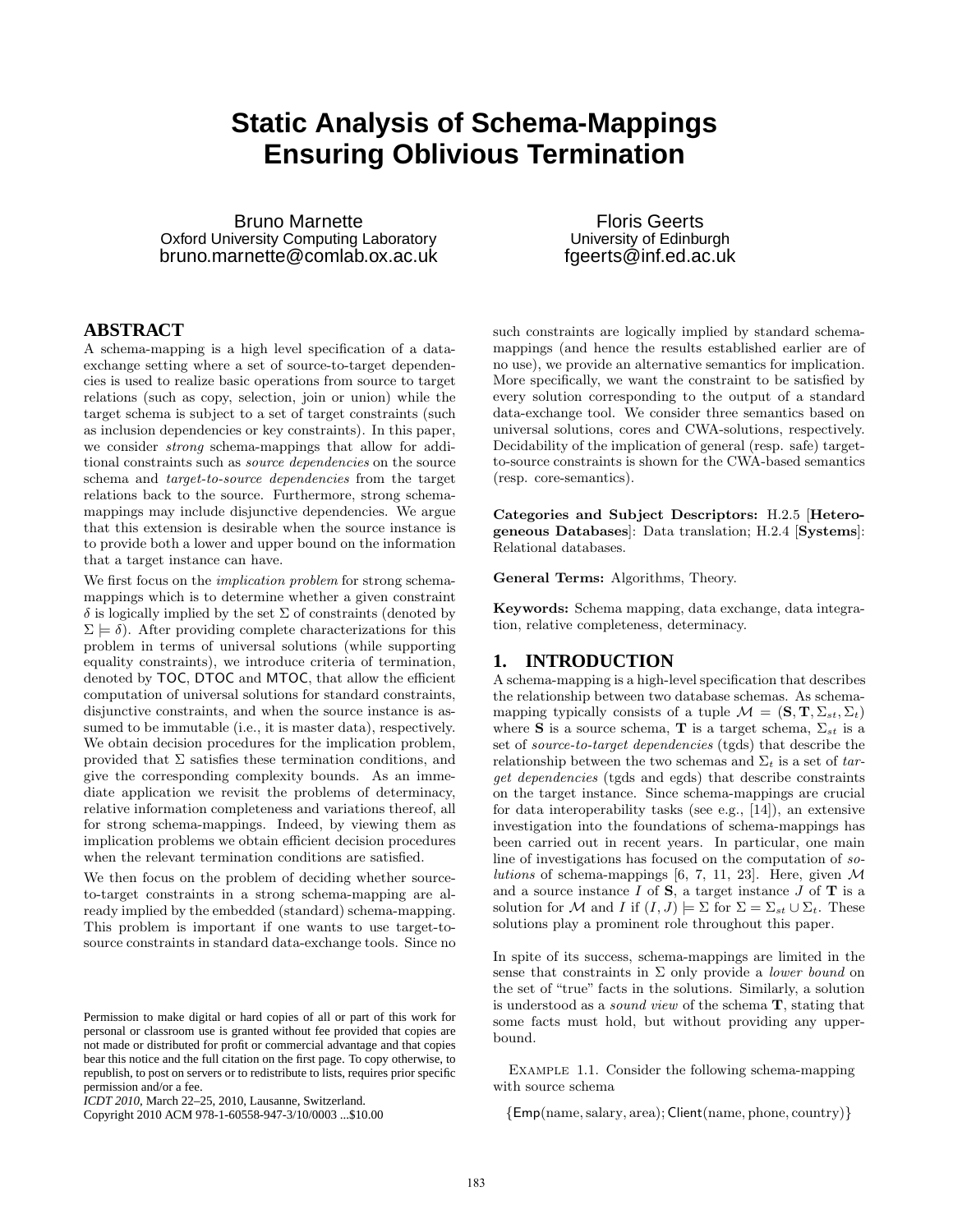which stores employees and clients in a world-wide company. The UK branch of the company has target schema

$$
\{{\sf Emp}_{{\sf UK}}(\mathrm{name},\mathrm{salary})); {\sf Client}_{{\sf UK}}(\mathrm{name},\mathrm{phone})\}.
$$

The following set  $\Sigma_{st}$  of source-to-target dependencies can be used to (1) export the list of employees already assigned to the UK while authorizing the branch to adapt their salary and (2) export the list of clients located in the UK:

$$
\begin{aligned} \mathsf{Emp}(e,s,UK) &\rightarrow \exists s' \; \mathsf{Emp}_\mathsf{UK}(e,s') \\ \mathsf{Client}(n,p,UK) &\rightarrow \mathsf{Client}_\mathsf{UK}(n,p) \end{aligned}
$$

If we consider the source instance  $I$  below (left) then a solution  $J$  for  $\mathcal M$  and  $I$  is given below (right).

| $I$                          | $J$                                     |
|------------------------------|-----------------------------------------|
| Emp(alice, 3000, UK)         | Emp <sub>UK</sub> (alice, #a)           |
| Emp(cedric, 3500, USA)       | Emp <sub>UK</sub> (alice, #a)           |
| Client(denise, 01234098, UK) | Emp <sub>UK</sub> (cedric, #c)          |
| Client(edward, 01899785, AU) | Client <sub>UK</sub> (denise, 01234098) |
| Client(fred, 06947647, US)   | Client <sub>UK</sub> (denise, 01234098) |

Any other solutions is obtained by instantiating the *nulls*  $\#$ <sub>a</sub> and  $\#_c$  in J arbitrarily. Hence, no upper bound on neither those values nor the cardinality of solutions is provided.  $\square$ 

In many practical settings, however, it is desirable to also provide an "upper bound" on the solutions of a schemamapping.

EXAMPLE 1.2. Continuing the previous example, suppose that a list Sal of possible salaries for employees in the UK branch is available. One could then enforce the nulls to take values from this list, provided *disjunctive target* constraints are allowed. Indeed, adding

$$
\forall xy \; \mathsf{Emp}_{\mathsf{UK}}(x, y) \to \bigvee_{s \in \mathsf{Sal}} y = s
$$

to  $\Sigma_t$  would provide the desired upper bound. Similarly, suppose that one wants to encode that every employee of the UK branch has to be registered in the main company, or equivalently, that the branch cannot hire a new employee without notifying the main company (which would lead to updating the source instance). For this, *target-to-source dependencies* are needed. Indeed, the dependency

$$
\delta: \quad \mathsf{Emp}_\mathsf{UK}(e,s) \to \exists s', l' \ \mathsf{Emp}(e,s',l')
$$

suffices for this. Furthermore, one needs to distinguish between the case when the source instance  $I$  is assumed to be immutable (i.e., I is so-called *master data* using the terminology from  $|8|$ , and when I can be updated. In the former case,  $J$  can be updated to  $J'$  below (where the salaries have been fixed and where clients have been added) but cannot be updated to  $J''$  below (where a new employee has been added). When I can be updated, both solutions are feasible.

 $J'$  $J''$  $'$  J  $\mathsf{Emp}_\mathsf{UK}(\mathrm{alice},3000)$  $\mathsf{Emp}_\mathsf{UK}(\mathrm{alice},3000)$  $Emp_{UK}(cedric, 3500)$  $Emp_{UK}(cedric, 3500)$  $Client_{UK}(denise, 01234098)$  $Emp_{UK}(heather, 3500)$  $Client_{UK}(georg, 01993707)$  $Client_{UK}(denise, 01234098)$  $Client_{UK}(isabel, 01993707)$  $Client_{UK}(georg, 01993707)$  $\Box$  Motivated by the previous examples, it therefore seems natural to extend schema-mappings to *strong* schema-mappings  $\mathcal{M} = (\mathbf{S}, \mathbf{T}, \Sigma)$  where  $\Sigma$  now consists of  $\Sigma_t$  (target dependencies),  $\Sigma_{st}$  (source-to-target dependencies),  $\Sigma_{s}$  (source dependencies) and finally  $\Sigma_{ts}$  (target-to-source dependencies).

This more general setting, has been previously studied by Deutsch et al [4]. In fact, it is shown there that most concepts and techniques from standard schema-mappings generalize to the strong schema-mapping setting. In particular, they studied the *implication problem* which is to decide, given a strong schema-mapping  $\mathcal M$  and a dependency  $\delta$  over **S**  $\cup$  **T**, whether  $\Sigma$  *logically implies*  $\delta$ , denoted by  $\Sigma \models \delta$ . In other words, it is to decide whether for any source instance I of **S** and *any* solution *J* for *M* and *I*,  $(I, J) \models \delta$ . It is shown in [4] that when  $\Sigma$  consists of *tgds only*, *universal* solutions can be used to determine  $\Sigma \models \delta$ , provided that these solutions can be computed. However, no termination conditions of the chase procedure (that returns universal solutions) are established in [4] when  $\Sigma$  consists of disjunctive constraints or when the source instance is assumed to be immutable.

We therefore believe that the implication problem for (strong) schema-mappings needs revisiting and this is indeed the first main focus of this paper. Our first contributions (Section 3) are the following: Let  $\mathcal{M} = (\mathbf{S}, \mathbf{T}, \Sigma)$  be a strong schemamapping and  $\delta$  a constraint over  $\mathbf{S} \cup \mathbf{T}$ .

- $\triangleright$  We provide characterizations for when  $\Sigma \models \delta$  holds in terms of universal solutions when  $\Sigma$  possibly contains egds and/or disjunctive constraints, hereby extending the work of [4].
- $\blacktriangleright$  Termination conditions of the *oblivious chase* [17] are given for standard constraints, disjunctive constraints and for the case when the source instance is assumed to be immutable (master data). The corresponding classes of strong schema-mappings are denoted by TOC, DTOC and MTOC, respectively.
- $\blacktriangleright$  Finally, complexity bounds for  $\Sigma \models \delta$  are established under the assumption that the constraints belong to TOC, DTOC or MTOC. In particular, the implication problem is in NP when  $\mathcal{M} \in \text{TOC}$ , and in  $\Pi_2^p$  when  $M \in \text{DTOC}$  or  $M \in \text{MTOC}$ . The complexity bounds carry over to the class of weakly acyclic [6] or superweakly acyclic [17] schema-mappings.

As an immediate application of these results, we revisit the problems of relative information completeness [8] and determinacy [21, 19] in the strong schema-mapping setting in Section 4. Indeed, we show that the two problems can be viewed as an implication problem and hence, by leveraging the results in Section 3, we establish complexity bounds for both these problems under some termination conditions.

The second main focus of this paper addresses the important question whether the target-to-source constraints in a strong schema-mapping are already implied by the embedded (standard) schema-mapping. More precisely, given a strong schema-mapping  $\mathcal{M} = (\mathbf{S}, \mathbf{T}, \Sigma)$ , where as before  $\Sigma$ consists of  $\Sigma_{st}$ ,  $\Sigma_{ts}$ ,  $\Sigma_s$  and  $\Sigma_t$ , does  $\mathcal{M}' = (\mathbf{S}, \mathbf{T}, \Sigma_{st}, \Sigma_t)$ , already imply the constraints in  $\Sigma_{ts}$ ? This question is important for the reason that current schema-mapping management systems (such as e.g., [12]) do not support target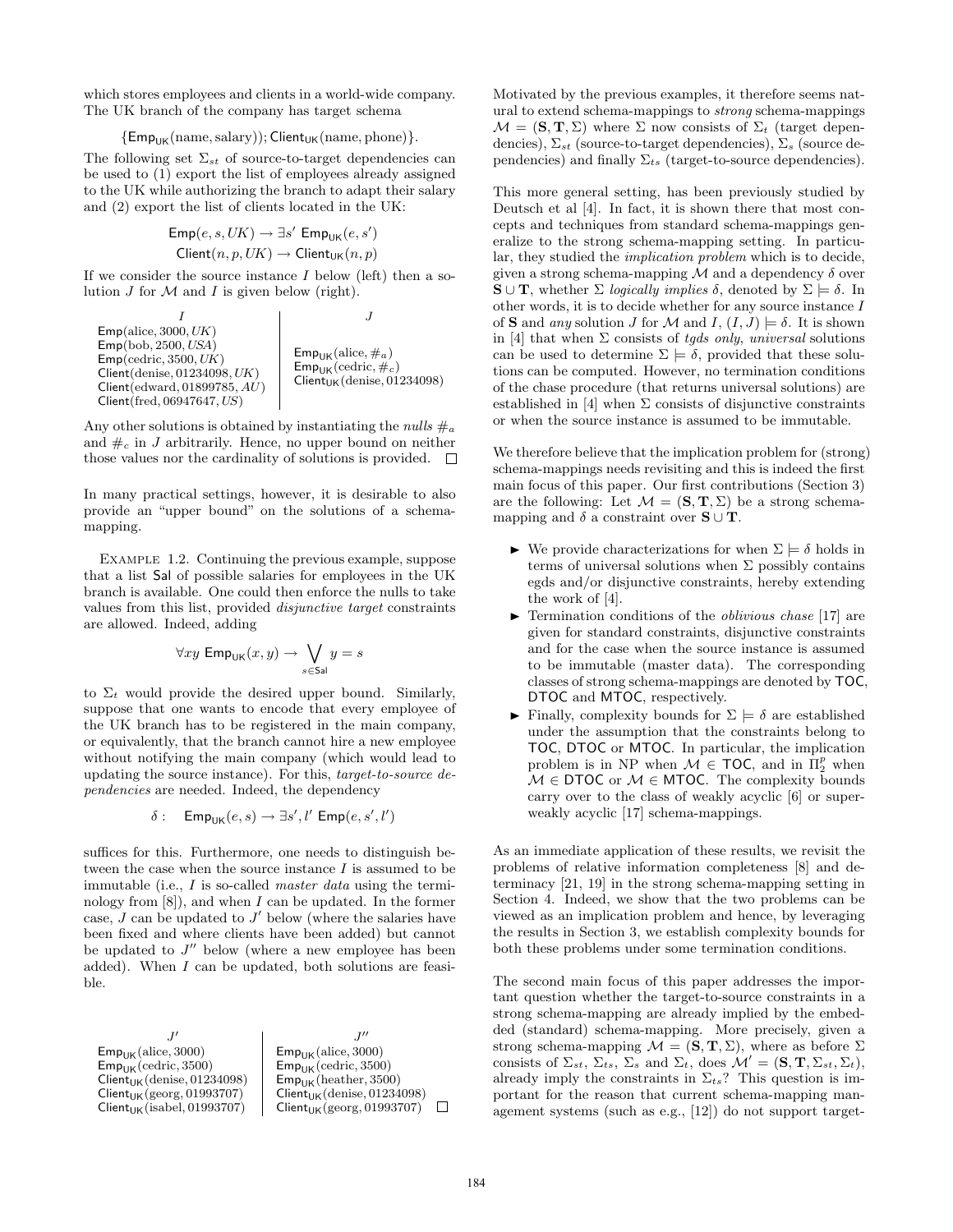to-source constraints. Consequently, only target-to-source constraints can be included that are "harmless" (i.e., already implied by standard constraints).

Note that the results in Section 3 are of no use for this problem. Indeed, standard schema-mappings can only logically entail source-to-target or target constraints. We are therefore faced with the problem of properly defining the semantics of entailment for target-to-source constraints in the (standard) schema-mapping setting, while at the same time ensuring decidability of the implication problem for large classes of constraints. Let  $\mathcal{M} = (\mathbf{S}, \mathbf{T}, \Sigma)$  be a strong schema-mapping and assume that  $\Sigma_{ts} = \{\delta\}$ . We explore under which semantics of solutions (denoted by Sem) we can be sure that, for all source instances  $I$  and every  $J$  in Sem $(\mathcal{M}, I)$  we have  $(I, J) \models \delta$ .

Our contributions (Section 5) consists of the following:

- We show that the semantics based on *universal solutions* (USol) is not restrictive enough while the semantics based on *cores of universal solutions* (Core) is on the contrary too restrictive and leads very easily to undecidability, even for weakly-acyclic schema-mappings.
- $\blacktriangleright$  We propose an intermediate semantics, which in the case of tgds only, coincides with the notion of *closedworld assumption* semantics [15, 13].
- $\blacktriangleright$  We show that when the embedded standard schemamapping  $\mathcal{M}' \in \mathsf{TOC}$ , the CWA-based implication problem is decidable for arbitrary target-to-source dependencies. The core-based implication problem is decidable for *safe* target-to-source constraints only.

Organization. In Section 2 we define schema-mappings and universal solutions. We define strong schema-mappings and study its corresponding implication problem in Section 3, and show as an application its use for the problems of completeness and determinacy in Section 4. The implication problem for target-to-source constraints by the embedded standard schema-mapping is studied in Section 5. Finally, Section 6 discusses related work.

## **2. PRELIMINARIES**

Terms. We fix a universal schema U consisting of an infinite set of predicate symbols  $R$  of fixed and finite arity  $a_R$ . We define a schema  $\sigma$  as a subset of **U**. We also fix an infinite set Cst of constants, an infinite set Var of variables, and a set Functs of function symbols  $f$  of fixed and finite arity  $a_f$ . We define the set Terms of terms as the minimal set containing Cst ∪ Var and such that  $f(t_1, \ldots, t_n)$  is a term whenever  $f \in$  Functs,  $n = a_f$  and  $t_1, \ldots, t_n \in$  Terms. We inductively define the *size* |t| of a term t as  $|t| = 1$  if  $t \in \mathsf{Cst} \cup \mathsf{Var}$ and  $|t| = 1 + |t_1| + \ldots + |t_n|$  if  $t = f(t_1, \ldots, t_n)$ . We let Dom be the set of terms in which no variables occur, and we define the set Nulls of nulls as the set of non-constant terms in Dom so that Dom =  $Cst \oplus Nulls$ . We say that a null is *flat* if it is of the form  $f(\)$  for some  $f \in$  Functs of arity zero. In this paper, we use either integers  $1, 2, \ldots$  or (bold) letters  $\mathbf{a}, \mathbf{b}, \ldots$  to denote constants, we use  $x, y, z, u, v, \ldots$  to denote variables, and we use  $\#_1, \#_2, \ldots$  to denote flat nulls.

Instances and Morphisms. We define a *fact* as an object  $R(t_1,\ldots,t_n)$  where  $R \in \mathbf{U}$ ,  $n = a_R$  and  $t_1,\ldots,t_n \in \mathsf{Dom}$ . We define an *instance* as a finite or infinite set of facts.

(The semantics of finite instances is discussed in Section 6.) Given an instance I, we let  $\mathsf{Cst}(I)$  and  $\mathsf{Nulls}(I)$  be the set of constants and nulls occurring in  $I$  and we define the active domain of I as  $Dom(I) = \text{Cst}(I) \cup Nulls(I)$ . We say that an instance I is *ground* iff  $Dom(I) = \text{Cst}(I)$  and  $Nulls(I) = \emptyset$ . We denote by  $\sigma_I$  the set of predicate symbols occurring in an instance I and say that I is *over* a schema  $\sigma$  iff  $\sigma_I \subseteq \sigma$ . Given a mapping  $h : Dom(I) \to Dom$ , we denote by  $h(I)$ the instance containing the fact  $R(h(t_1), \ldots, h(t_n))$ , for each fact  $R(t_1, \ldots, t_n)$  in I. Given two instances I and J, an *homomorphism* h from I to J is a mapping  $h : Dom(I) \rightarrow$  $Dom(J)$  such that  $h(I) \subseteq J$  and  $h(c) = c$  for all constant  $c \in$  $\mathsf{Cst}(I)$ . We write  $I \stackrel{\mathsf{hom}}{\longrightarrow} J$  iff there exists a homomorphism from  $I$  to  $J$ .

**Tgds and Egds.** An *atom* is an object  $R(t_1, \ldots, t_n)$  where  $R \in U$ ,  $n = a_R$  and  $t_1, \ldots, t_n \in \text{Var} \cup \text{Cst}$  (note the difference with the definition of a fact given earlier). Given a set  $\phi$ of atoms we let  $\text{Var}(\phi)$  and  $\text{Cst}(\phi)$  be the sets of variables and constants occurring in φ. We define a *tuple-generating dependency*, or *tgd* for short, as a first-order formula r of the form

$$
\forall \overline{x}, \overline{y}, \phi(\overline{x}, \overline{y}) \rightarrow \exists \overline{z}, \psi(\overline{x}, \overline{z})
$$

where  $\phi$  and  $\psi$  are two finite sets of atoms called respectively the *body* and the *head* of r and  $\overline{x}, \overline{y}$  and  $\overline{z}$  are three disjoint tuples of distinct variables such that  $\{\overline{x}\} = \text{Var}(\phi) \cap \text{Var}(\psi);$  $\{\overline{y}\}$  = Var( $\phi$ ) \  $\{\overline{x}\}$  and  $\{\overline{z}\}$  = Var( $\psi$ ) \  $\{\overline{x}\}$ .

We define an *equality-generating dependency*, or *egd* for short, as a first-order formula s of the form

$$
\forall \overline{x}, \phi(\overline{x}) \rightarrow \alpha(\overline{x}) = \beta(\overline{x})
$$

where  $\phi$  is a finite set of atoms called the *body* of s, and  $\alpha(\bar{x})$ and  $\beta(\bar{x})$  are two terms consisting either of a constant or a variable of  $\overline{x}$ .

Disjunctive dependencies. We define a *disjunctive tgd* as a first-order formula of the form

 $\forall \overline{x}, \overline{y}, \phi(\overline{x}, \overline{y}) \rightarrow (\exists \overline{z}_1, \psi_1(\overline{x}, \overline{z}_1)) \vee \cdots \vee (\exists \overline{z}_k, \psi_k(\overline{x}, \overline{z}_k))$ where for each  $i \in [1, k], \forall \overline{x}, \overline{y}, \phi(\overline{x}, \overline{y}) \rightarrow \exists \overline{z}_i, \psi(\overline{x}, \overline{z}_i)$  is a tgd. We define a *disjunctive egd* as a first-order formula of the form

$$
\forall \overline{x}, \phi(\overline{x}) \rightarrow (e_{1,1} \land \cdots \land e_{1,p_1}) \lor \cdots \lor (e_{k,1} \land \cdots \land e_{k,p_k})
$$

where for each  $i \in [1, k]$  and each  $j \in [1, p_k]$ ,  $e_{ij}$  denotes an equality  $\alpha_{i,j}(\overline{x}) = \beta_{i,j}(\overline{x})$  and  $\forall \overline{x} \phi(\overline{x}) \rightarrow e_{ij}$  is an egd.

Given a set  $\Sigma$  of (disjunctive) tgds and egds we denote by  $\mathsf{Cst}(\Sigma)$  the set of constants occurring in  $\Sigma$  and by  $\sigma_{\Sigma}$  the set of predicate symbols occurring in  $\Sigma$ . Given an instance I we write  $I \models \Sigma$  iff I is a model of  $\Sigma$  according to the standard semantics of FO. Given two sets  $\Sigma$  and  $\Sigma'$  of constraints we write  $\Sigma \models \Sigma'$  iff for all (possibly infinite) instance I we have that  $I \models \Sigma$  implies  $I \models \Sigma'$ . In the following sections, we often omit to write explicitly the universal quantification in front of the (disjunctive) tgds and egds.

**Schema-Mappings.** A schema-mapping is a tuple  $M =$  $(\mathbf{S}, \mathbf{T}, \Sigma_{st}, \Sigma_t)$  where: (i) S and T are two disjoint finite schemas respectively called *source schema* and *target schema*; (ii)  $\Sigma_{st}$  is a finite set of tgds called *source-to-target tgds* of the form  $\phi \to \psi$  for some  $\phi$  over **S** and some  $\psi$  over **T**; and (iii)  $\Sigma_t$  is a finite set of tgds over **T** called *target tgds* and egds over T called *target egds*. Given a schema-mapping M,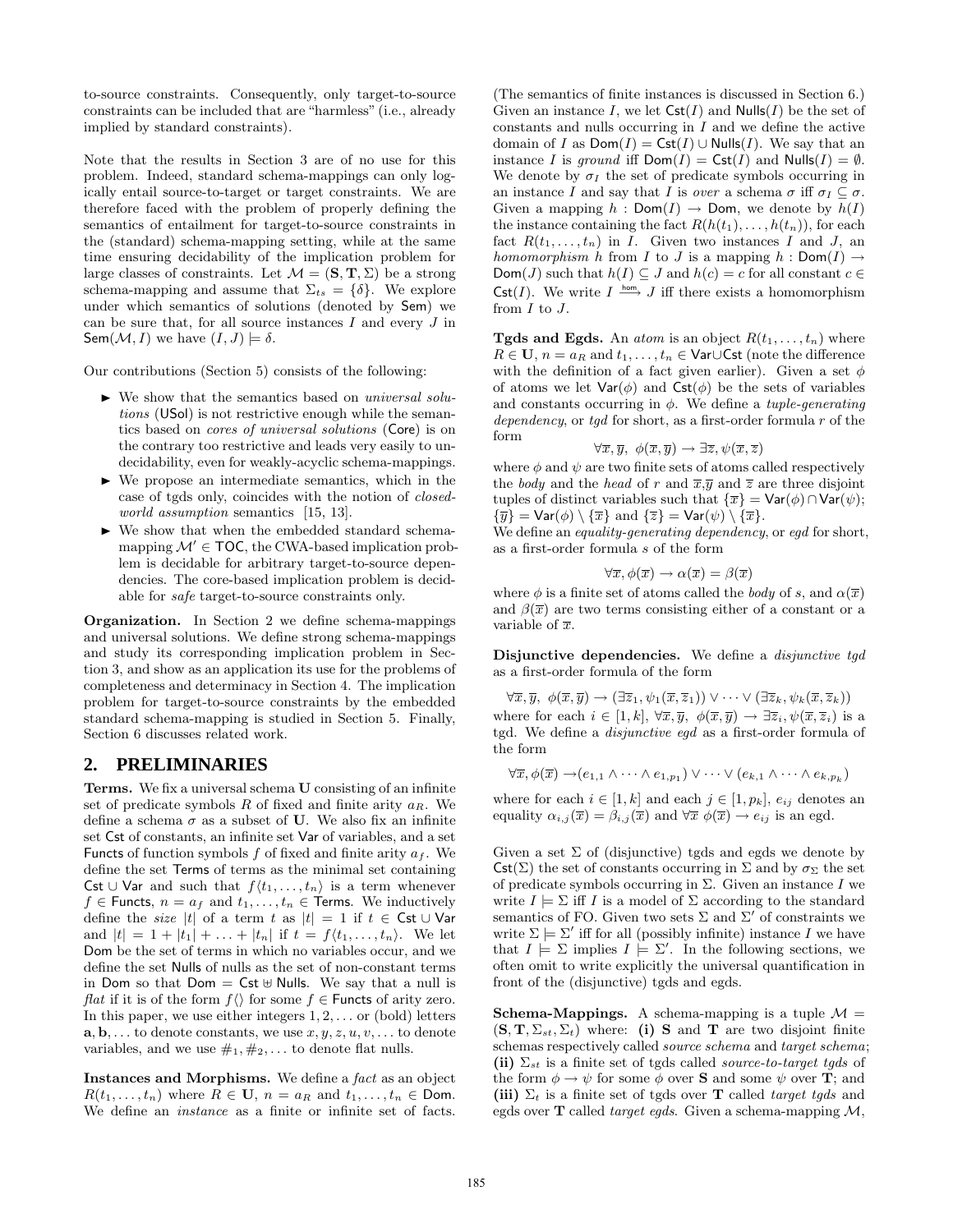a *source instance* for M is a ground instance over S (possibly infinite, with constants only) while a *target instance* for  $M$  is an instance over  $T$  (possibly infinite and with nulls).

Universal Solutions and Cores. Given a schema-mapping  $\mathcal{M} = (\mathbf{S}, \mathbf{T}, \Sigma_{st}, \Sigma_t)$  and a source instance I, a target instance *J* is a *universal solution* and we write  $J \in \mathsf{USol}(\mathcal{M}, I)$ iff (i) J is a solution, meaning that  $I \cup J \models (\Sigma_{st} \cup \Sigma_t)$ , and (ii)  $J$  is a universal, meaning that for all solutions  $K$  we have  $J \stackrel{\text{hom}}{\longrightarrow} K$ . A universal solution  $J \in \mathsf{USol}(\mathcal{M}, I)$  is a *core of universal solutions* and we write  $J \in \text{Core}(\mathcal{M}, I)$  iff J is finite, and there exists no strict subset  $J' \subset J$  such that  $J' \in \mathsf{USol}(\mathcal{M}, I).$ 

Universal models. In general, one may consider any finite set  $\Sigma$  of tgds and egds (not necessarily restricted to the schema-mapping format). Similar to the notion of universal solution, and following the terminology of  $[4]$ , an instance  $J$ is a *universal model* of  $\Sigma$  and an instance I if (i) I  $\stackrel{\text{hom}}{\longrightarrow} J$ ; (ii)  $J \models \Sigma$ ; and (iii) for every instance K, if  $K \models \Sigma$  and  $I \stackrel{\text{hom}}{\longrightarrow} K$ , then  $J \stackrel{\text{hom}}{\longrightarrow} K$ . We denote by  $\mathsf{UMod}(\Sigma, I)$  the set of universal models of  $\Sigma$  and  $I$ .

## **3. LOGICAL ENTAILMENT**

The *implication problem* for a class  $C$  of dependencies is the following: given a finite set  $\Sigma$  of dependencies,  $\Sigma \subset \mathcal{C}$ , and a dependency  $\delta \in \Sigma$ , does  $\Sigma \models \delta$ ? In this section, we study the implication problem for (disjunctive) tgds and egds, a problem which is also known as the problem of *logical entailment* in the context of schema-mappings. In order to capture the generality promised in the introduction, we first define a notion of *strong* schema-mappings.

Definition 3.1. *We define a* strong *schema-mapping* M *as a triple*  $\mathcal{M} = (\mathbf{S}, \mathbf{T}, \Sigma)$  *where*  $\Sigma = \Sigma_s \boxplus \Sigma_{st} \boxplus \Sigma_{ts} \boxplus \Sigma_t$  *is a set of disjunctive tgds and egds decomposed as follows:*

- $\Sigma_{st}$  *is a set of disjunctive tgds from* **S** *to* **T**;
- $\Sigma_t$  *is a set of disjunctive tgds and egds over* **T**;
- $\Sigma_{ts}$  *is a set of disjunctive tgds from* **T** *to* **S***;*
- $\Sigma_s$  *is a set of disjunctive tgds and egds over* **S***.*

In this definition,  $\Sigma_{st}$  corresponds to the source-to-target dependencies of a standard schema-mapping,  $\Sigma_t$  and  $\Sigma_s$ captures the dependencies that often come with a schema (e.g., tgds encoding inclusion dependencies, egds encoding key constraints, and disjunctive egds encoding domain constraints), and  $\Sigma_{ts}$  is a set of target-to-source dependencies allowing to encode complete views (see also Section 5).

Given a strong schema-mapping  $\mathcal{M} = (\mathbf{S}, \mathbf{T}, \Sigma)$  and a source instance I, we denote by  $\mathsf{Sol}(\mathcal{M},J)$  the set of target instances J such that  $(I, J) \models \Sigma$ . The following observation is straightforward.

OBSERVATION 3.1. *Given a strong schema-mapping*  $M =$  $(S, T, \Sigma)$  *and a formula*  $\delta$  *over*  $S \cup T$ *, the following statements are equivalent:*

- $\Sigma \models \delta$
- *for every source instance* I *and every target instance*  $J \in Sol(\mathcal{M}, I)$  *we have*  $(I, J) \models \delta$ .

To obtain decidability for the implication problem, we provide a complete characterization that (unlike previous approaches) supports egds. More specifically, we first recall the characterization given in [4] and show that it is a complete characterization in the case of tgds only. We then show how the notion of *substitution-free simulation* of egds introduced in [11, 17] can be used to also provide a complete characterization in the presence of egds.

## **3.1 Implication under Tgds and Egds**

We first recall a well-known (partial) characterization of the implication problem for tgds and egds. The constraints in this and the following section are non-disjunctive; disjunctive constraints are considered in Section 3.3

Proposition 3.1 ([4]). *Given a finite set* Σ *of tgds and egds, given a tgd*  $\delta$  *of the form*  $\phi(\bar{x}, \bar{y}) \rightarrow \exists z \ \psi(\bar{x}, \bar{z})$ *, given two tuples of fresh constants*  $\overline{a} \in \text{Dom}^{|x|}$  and  $\overline{b} \in \text{Dom}^{|y|}$ , *and given a universal model*  $K \in \mathsf{UMod}(\Sigma, \phi(\overline{a}, \overline{b}))$  *we have*  $\Sigma \models \delta$  *iff*  $K \models \exists \overline{z}, \psi(\overline{a}, \overline{z})$ *.* 

When  $\Sigma$  consists only of tgds, it can be seen that a universal model  $K$  necessarily exists (even though it might be infinite) and therefore the characterization offered by Proposition 3.1 is complete in the case without egds. More precisely, using the notations of Proposition 3.1 the following statements are all equivalent when  $\Sigma$  is a set of tgds only:

$$
\bullet\ \Sigma \models \delta
$$

- $\exists K \in \mathsf{UMod}(\Sigma, \phi(\overline{a}, \overline{b})), K \models \exists \overline{z}, \psi(\overline{a}, \overline{z})$
- $\forall K \in \mathsf{UMod}(\Sigma, \phi(\overline{a}, \overline{b})) \; K \models \exists \overline{z}, \psi(\overline{a}, \overline{z})$

88.88.88

An important observation here is that the above characterization is not complete in the presence of egds, simply because universal models may not exist. This is illustrated in the following example.

EXAMPLE 3.1. Consider  $\mathcal{M} = (\mathbf{S}, \mathbf{T}, \Sigma)$  with  $\mathbf{S} = \emptyset$ ,  $\mathbf{T} =$  $\{A, B, C\}$  and  $\Sigma = \Sigma_t$ ,  $\delta_1$  and  $\delta_2$  defined as:

$$
\Sigma_t = \begin{cases}\nA(x, y) \to x = y \\
A(x, x) \land B(y) \to x = y \\
A(x, x) \land B(x) \to C(x)\n\end{cases}
$$
\n
$$
\delta_1 = A(x, y) \to C(x)
$$
\n
$$
\delta_2 = A(x, y) \land B(z) \to C(y)
$$

Clearly,  $\Sigma \not\models \delta_1$  and  $\Sigma \models \delta_2$ . It is easily verified that no universal model exists in neither  $\mathsf{UMod}(\Sigma, \{A(a, b)\})$  (for δ<sub>1</sub>) nor UMod(Σ, { $A(a, b), B(c)$ }) (for δ<sub>2</sub>). Hence, Proposition 3.1 is of no use to decide whether  $\delta_1$  or  $\delta_2$  are implied.

We next show how egds can be incorporated by means of a transformation process (see [11, 17]) that transforms a set  $\Sigma$  consisting of tgds and egds into a set  $s(\Sigma)$  consisting of tgds only.

**Simulation**  $\epsilon(\Sigma)$ . Given a set  $\Sigma$  of tgds and egds, we let  $\epsilon(\Sigma)$  be the set of tgds obtained from  $\Sigma$  by: (i) replacing each equality atom  $(x = y)$  by  $E(x, y)$ , where E is a fresh binary predicate symbol; (ii) adding the tgds  $E(x, y) \rightarrow E(y, x)$ and  $E(x, y) \wedge E(y, z) \rightarrow E(x, z)$  to encode the symmetry and transitivity of  $E$ ; and adding finally for all predicates  $R$ occurring in  $\Sigma$  the tgd  $R(x_1, \ldots, x_{a_R}) \to E(x_1, x_1) \wedge \cdots \wedge$  $E(x_{a_R}, x_{a_R})$  to encode the reflexivity of E.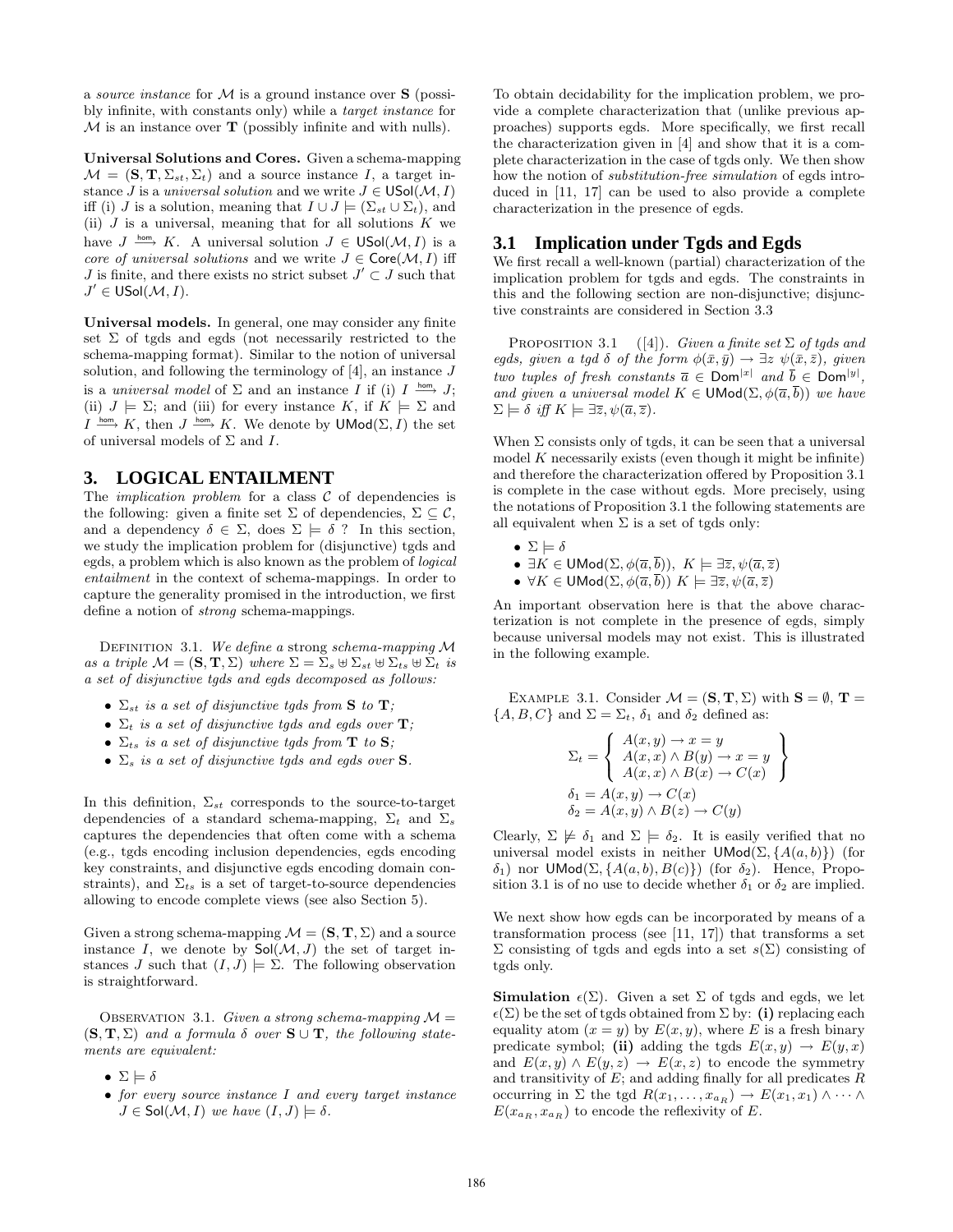**Singularisation.** Given a finite set of atoms  $\phi$  over a schema  $\sigma$  (that does not contain E) we define a *singularisation* of  $\phi$  as a set of atoms  $\phi^{\sigma} \cup \phi^E$  obtained, starting from  $\phi^{\sigma} := \phi$  and  $\phi^{E} := \emptyset$ , and by repeating the following operations until no constant occur in  $\phi^{\sigma}$  and no variable occurs more than once in  $\phi^{\sigma}$ :

- if a constant **c** occurs in  $\phi^{\sigma}$ , introduce a fresh variable u, replace every occurrence of **c** by u in  $\phi^{\sigma}$  and add the atom  $E(u, c)$  to  $\phi^E$ ;
- if a variable x occurs more than once in  $\phi^{\sigma}$ , introduce a fresh variable  $x'$ , replace one occurrence of x by  $x'$ in  $\phi^{\sigma}$  and add the atom  $E(x, x')$  to  $\phi^{E}$ .

Note that there may be an exponential number of possible non-equivalent singularizations for a given set  $\phi$  of atoms, but to simplify the discussion, we assume a fixed algorithm sing that, given a set  $\phi$  of atoms, returns a singularisation  $\mathsf{sing}(\phi)$  of  $\phi$ . Given a set  $\Sigma$  of tgds and egds, we then define the *substitution-free simulation*  $s(\Sigma)$  of  $\Sigma$  as the set of tgds obtained from  $\epsilon(\Sigma)$  by replacing each tgd  $(\phi \to \psi)$  in  $\epsilon(\Sigma)$ by  $(\textsf{sing}(\phi) \rightarrow \psi)$ .

Example 3.2. Consider again the target constraints of Example 3.1. The simulation  $\epsilon(\Sigma)$  consists of

$$
\epsilon(\Sigma) = \left\{ \begin{array}{ll} A(x, y) \rightarrow E(x, y) & (r_1) \\ A(x, x) \land B(y) \rightarrow E(x, y) & (r_2) \\ A(x, x) \land B(x) \rightarrow C(x) & (r_3) \\ E(x, y) \land E(y, z) \rightarrow E(x, z) & \text{(transitivity)} \\ E(x, y) \rightarrow E(y, z) & \text{(symmetry)} \\ A(x, y) \rightarrow E(x, x) \land E(y, y) & \text{(reflexivity)} \\ B(y) \rightarrow E(y, y) & \text{(reflexivity)} \\ C(y) \rightarrow E(y, y) & \text{(reflexivity)} \end{array} \right\}
$$

In this case, the substitution-free simulation  $s(\Sigma)$  only replaces  $r_2$  and  $r_3$  by

$$
r'_2: A(x, x') \wedge B(y) \wedge E(x, x') \rightarrow E(x, y)
$$
  
\n
$$
r'_3: A(x, x') \wedge B(x'') \wedge E(x, x') \wedge E(x', x'') \rightarrow C(x) \square
$$

We are now almost ready to provide a complete characterization for  $\Sigma \models \delta$  in the presence of egds. Given an instance  $I$  where the predicate symbol  $E$  is used to encode equality constraints, we define  $I^+$  as the instance obtained by applying to  $I$  the substitution axioms of equality, that is,  $I^+$  is the set of atoms  $R(t_1, \ldots, t_n)$  such that *I* contains  $\{R(t'_1, \ldots, t'_n); E(t_1, t'_1); \ldots; E(t_n, t'_n)\}$  for some terms  $t'_1, \ldots, t'_n \in \text{Dom}(I)$ . Given a tgd  $\delta$  of the form  $\phi(\bar{x}, \bar{y}) \rightarrow \exists z \psi(\bar{x}, \bar{z}),$  and considering two tuples of fresh constants  $\overline{a} \in \text{Dom}^{|x|}$  and  $\overline{b} \in \text{Dom}^{|y|}$  we let  $B_{\delta} = \phi(\overline{a}, \overline{b})$ and  $H_{\delta} = \exists \overline{z}, \phi(\overline{a}, \overline{z})$ . Given an egd  $\delta$  of the form  $\phi(\overline{x}) \rightarrow$  $\alpha(\bar{x}) = \beta(\bar{x})$  and considering a tuple  $\bar{a} \in \text{Dom}^{|x|}$  of fresh constants, we let  $B_{\delta} = \phi(\overline{a})$  and  $H_{\delta} = E(\alpha(\overline{x}), \beta(\overline{x})).$ 

Proposition 3.2. *Given a finite set* Σ *of tgds and egds, given a tgd or egd*  $\delta$ *, and given a universal model*  $K \in$ UMod( $s(\Sigma)$ ,  $B_{\delta}$ ), we have  $\Sigma \models \delta$  *iff one of the following statements hold:*

• 
$$
K^+ \models H_\delta
$$
, or

• 
$$
\exists c, c' \in \mathsf{Cst}(\Sigma \cup \delta), c \neq c' \land E(c, c') \in K^+.
$$

The following examples shed light on the two conditions in Proposition 3.2.

EXAMPLE 3.3. Consider  $s(\Sigma)$  given in Example 3.2 and  $\delta_2$  from Example 3.1. The following instance K is a universal model for  $s(\Sigma)$  and  $B_{\delta_2} = \{A(a, b), B(c)\}\$ :

$$
K = \{ \begin{array}{c} A(a,b); B(c); E(a,b); E(b,a); E(b,c); \\ E(c,b); E(a,c); E(c,a); C(a) \end{array} \}
$$

Since  $C(b) \in K^+$ , we have  $\Sigma \models \delta_2$ .  $\square$ 

EXAMPLE 3.4. Consider  $\mathcal{M} = (\mathbf{S}, \mathbf{T}, \Sigma)$  with  $\mathbf{S} = \emptyset$ ,  $\mathbf{T} =$  $\{A, B\}$  and  $\Sigma = \{A(x) \rightarrow x = 1\}$  and  $\delta = A(0) \rightarrow B(0)$ . Here  $s(\Sigma)$  contains  $A(x) \to E(x, 1)$  and a universal solution K for  $s(\Sigma)$  and  $B_{\delta} = \{A(0)\}\)$  clearly exists. However, K must contains  $E(0, 1)$  which means that two different constants must be identified. Since these constants originate from  $\Sigma$  and  $\delta$ , this not allowed. Note that this precisely corresponds to the fact that  $\Sigma \wedge \{A(0)\}\$ is unsatisfiable. Hence, in this case,  $\delta$  is vacuously implied by  $\Sigma$ , a situation that did not occur in the tgd case only.  $\square$ 

#### **3.2 Oblivious Termination**

In order to obtain decidability for the implication problem, Proposition 3.2 tells that it suffices to identify classes of dependencies allowing (after substitution-free simulation) the computation of universal models. In this section, we first recall the notion of *oblivious termination* introduced in [17] for tgds and egds before extending this notion to disjunctive dependencies in the next section.

**Skolemization**  $P_{\Sigma}$ . Given a set of tgds  $\Sigma$  we define the *Skolemization*  $P_{\Sigma}$  of  $\Sigma$  as the logic program obtained by replacing each tgd of the form

$$
\phi(\overline{x},\overline{y}) \to \exists z_1,\ldots,z_n \ \psi(\overline{x},z_1,\ldots,z_n)
$$

by a rule of the form

$$
\phi(\overline{x}, \overline{y}) \rightarrow \psi(\overline{x}, f_1\langle \overline{x}\rangle, \ldots, f_n\langle \overline{x}\rangle)
$$

where each  $f_i$  is a fresh function symbol in Functs of arity  $|\overline{x}|$ . Given a logic program  $P_{\Sigma}$  and an instance I we denote by  $P_{\Sigma}(I)$  the minimal Herbrand model of  $P_{\Sigma}(I)$ , or equivalently, the least-fixed point of I by  $P_{\Sigma}$ . We say that  $P_{\Sigma}$ *terminates* on *I* iff  $P_{\Sigma}(I)$  is finite.

PROPOSITION 3.3 ([17]). *For any instance* I and set  $\Sigma$ *of tgds we have that*  $P_{\Sigma}(I) \in \mathsf{UMod}(\Sigma, I)$ *.* 

TOC. Given a finite set of tgds Σ, we say that Σ *ensures oblivious termination* and write  $\Sigma \in \text{TOC}$  iff  $P_{\Sigma}$  terminates on every finite ground instance. Given a set  $\Sigma$  of tgds and egds, we write  $\Sigma \in \text{TOC}^e$  iff  $s(\Sigma) \in \text{TOC}$ . It can easily be observed that a set  $\Sigma$  of tgds (without egds) is in TOC iff  $s(\Sigma)$  is in TOC<sup>e</sup> and we can therefore drop the "e" in the notation  $\mathsf{TOC}^e$  without causing any ambiguity. Note that the class TOC was originally defined in [17] for schema-mappings  $(\mathbf{S}, \mathbf{T}, \Sigma)$  where  $\Sigma = \Sigma_{st} \cup \Sigma_t$  and was only requiring the termination of  $P_{\Sigma}$  (or  $P_{s(\Sigma)}$ ) for every finite ground source instance I. This requirement is however not sufficient in the context of logical entailment because  $P_{\Sigma}$  may terminate on every finite source instance (over S) without necessarily terminating on every finite instance (over  $S \cup T$ ).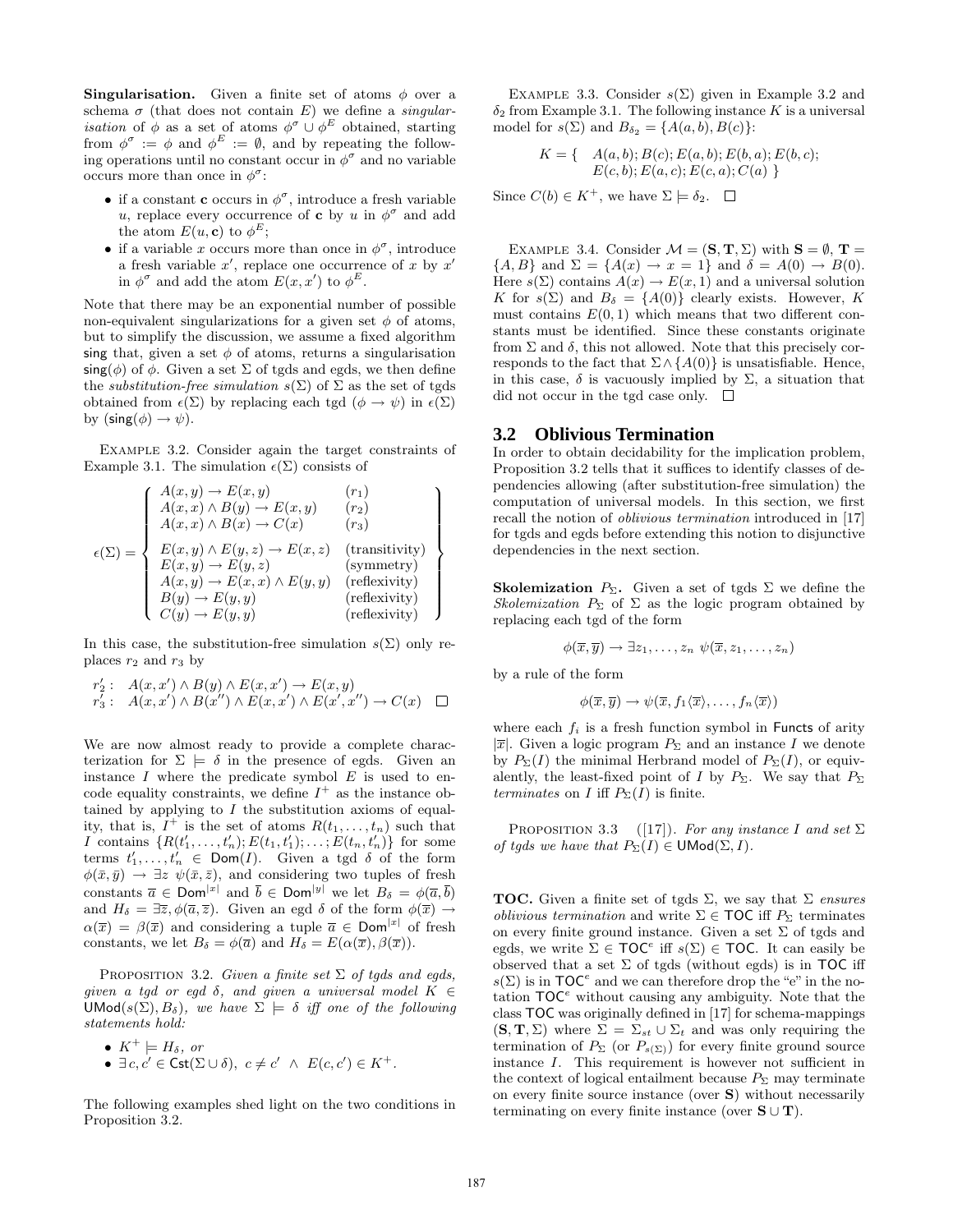Critical Instance. Let  $\Sigma$  be a set of dependencies and let ∗ be a fresh constant (\* ∉  $\mathsf{Cst}(\Sigma)$ ). We define the critical instance  $I_{\Sigma}$  of  $\Sigma$  as the set of all the facts  $R(t_1, \ldots, t_n)$  such that R is a predicate symbol occurring in  $\Sigma$  (i.e.,  $R \in \sigma_{\Sigma}$ ) and  $\{t_1, \ldots, t_n\} \subseteq \mathsf{Cst}(\Sigma) \cup \{*\}.$ 

PROPOSITION 3.4  $([17])$ . *For every finite set of tgds*  $\Sigma$ *, the following statements are equivalent:*

- Σ *ensures oblivious termination (*Σ ∈ TOC*);*
- $P_{\Sigma}$  *terminates on the critical instance*  $I_{\Sigma}$ *;*
- *there exists a finite bound* k *depending only on* Σ *such that, for any instance* I *over*  $S \cup T$  *and any term t occurring in*  $P_{\Sigma}(I)$ *, the size* |t| *of t is at most* k.

It follows from this proposition that, given a set of tgds and egds  $\Sigma \in \text{TOC}$ , and given a instance I, we can compute the universal model  $P_{\Sigma}(I)$  in time  $O(|\textsf{Dom}(I)|^k)$  for some k depending only on  $\Sigma$ . Combined with Proposition 3.2 we have the following theorem.

THEOREM 3.1. For every strong schema-mapping  $\mathcal{M} =$ (S, T, Σ) *without disjunction, and more generally, for every finite set*  $\Sigma$  *of tgds and egds, if*  $\Sigma \in \text{TOC}$  *the following problem is in* NP*: given a tgd*  $\delta$ *, does*  $\Sigma \models \delta$  *? Moreover, the problem becomes* PTIME *if* δ *is an egd or if* δ *is a tgd with a bounded number of atoms in its head.*

Since containment of CQ queries is NP-complete [1] and can be viewed as an implication problem, NP-hardness is also easily verified.

## **3.3 Supporting Disjunction**

In this section, we extend our framework to also support disjunctive tgds and egds. In the case of disjunctive tgds (and egds) it as been shown in [4] that there is generally no (single) universal model and the more appropriate notion of *universal model set* was introduced in [4]. Given an instance  $I$  and a set of disjunctive tgds  $\Sigma,$  a universal model set is a set of instances  $J = \{J_0, J_1, J_2, \ldots\}$  such that (i) for all  $i \geq 0$ we have  $J_i \models \Sigma$  and  $I \stackrel{\text{hom}}{\longrightarrow} J_i$ , and (ii) for every instance  $J'$ such that  $J' \models \Sigma$  and  $I \stackrel{\text{hom}}{\longrightarrow} J'$  there exists some  $i \geq 0$  such that  $J_i \stackrel{\text{hom}}{\longrightarrow} J'$ . We denote by **UModS**( $\Sigma, I$ ) the universal model sets for  $\Sigma$  and  $I$ .

We now generalize Proposition 3.2 to the case of disjunctive tgds and egds by considering universal models sets and extending the definitions of  $s(\Sigma)$ ,  $B_{\delta}$  and  $H_{\delta}$  in a natural way. More precisely: the singularisation of a disjunctive tgd  $\phi \to \bigvee_i \phi_i$  is simply defined as  $\mathsf{sing}(\phi) \to \bigvee_i \psi_i$ ;  $B_\delta$  is defined exactly as in the case of tgds and egds; and  $H_\delta$  is the union of boolean conjunctive queries corresponding to the head of  $\delta$  (while replacing "=" by "E" in the case of disjunctive egds).

Proposition 3.5. *Given a finite set* Σ *of disjunctive tgds and egds, given a disjunctive tgd or egd* δ*, and given a universal model set*  $\mathbf{K} \in \mathsf{UModS}(s(\Sigma), B_{\delta})$ *, we have*  $\Sigma \models \delta$  *iff for every*  $K \in \mathbf{K}$  *one of the following statements hold:* 

•  $K^+ \models H_\delta$ *, or* 

•  $\exists c, c' \in \mathsf{Cst}(\Sigma \cup \delta), c \neq c' \land E(c, c') \in K^+$ .

We next generalize the class TOC, defined only for tgds and egds, to the case of disjunctive dependencies. For this, we first generalize the process of Skolemization. Given a set  $\Sigma$  of disjunctive tgds we define the skolemization  $P_{\Sigma}$  of  $\Sigma$ as the set of rules of the form  $B^s \to H_1^s \vee \cdots \vee H_k^s$  such that  $(B \to H_1 \lor \cdots \lor H_k) \in \Sigma$  and each  $(B^s \to H_i^s)$  corresponds to the standard skolemization of the tgd  $(B \to H_i)$ . Given a logic program  $P_{\Sigma}$  as above and an instance I we define a  $P_{\Sigma}$ -*derivation* of I as a (possibly infinite) series  $(I_0, I_1, \ldots, I_i, \ldots)$  such that  $I_0 = I$  and for all  $i > 0$  there exists a *justification*  $(r_i, \overline{c}_i, j_i)$  of  $I_i$  such that:

- $r_i$  is a rule  $B^s(\overline{x}) \to H_1^s(\overline{x}) \vee \cdots \vee H_k^s(\overline{x})$  in  $P_{\Sigma}$ ;
- $\bar{c}_i \in \text{Dom}(I_{i-1})^{|\bar{x}|}$ ; and  $B^s(\bar{c}_i) \subseteq I_{i-1}$ ;
- $j_i \in \{1, ..., k\}$  and  $I_i = I_{i-1} \cup H_{j_i}^s(\overline{c}_i)$
- there is no  $i' < i$  such that  $(r_{i'}, \overline{c}_{i'}) = (r_{i'}, \overline{c}_{i'})$

Given a finite set  $\Sigma$  of disjunctive tgds and an instance I we say that  $P_{\Sigma}$  *terminates on* I iff all the  $P_{\Sigma}$ -derivations of I are finite. We say that a finite  $P_{\Sigma}$  derivation  $(I_0, I_1, \ldots, I_n)$  of I *leads to*  $I_n$  iff there is no  $I_{n+1} \supset I_n$  such that  $(I_0, I_1, \ldots, I_n,$  $I_{n+1}$ ) is a P<sub>Σ</sub>-derivation of I. We finally denote by  $P_{\Sigma}(I)$ the sets of instances J such that some  $P_{\Sigma}$ -derivation of I leads to J.

PROPOSITION 3.6. For every finite set  $\Sigma$  of disjunctive *tgds and every instance* I *such that*  $P_{\Sigma}$  *terminates on* I, we *have*  $P_{\Sigma}(I) \in \mathsf{UModS}(\Sigma, I)$ *.* 

DEFINITION 3.2. *We say that a finite set*  $\Sigma$  *of disjunctive tgds and egds ensures oblivious termination, denoted by* Σ ∈ DTOC, iff  $P_{s(\Sigma)}$  terminates on every finite instance I.

Proposition 3.7. *For any finite sets* Σ *of disjunctive tgds, the following statements are equivalent:*

- Σ *ensures oblivious termination (*Σ ∈ DTOC*);*
- $P_{\Sigma}$  *terminates on the critical instance*  $I_{\Sigma}$ *;*
- *there exists a bound k, depending only on*  $\Sigma$  *such that, for any instances* I and any term t *occurring in a*  $P_{\Sigma}$ *derivation of* I*, the size* |t| *of* t *is at most* k*.*

From this, the generalization of Proposition 3.1 to disjunctive constraints easily follows:

THEOREM 3.2. For every strong schema-mappings  $\mathcal{M} =$  $(\mathbf{S}, \mathbf{T}, \Sigma)$ *, and more generally for every set*  $\Sigma$  *of disjunctive tgds and egds, if* Σ ∈ DTOC *the following problem is in*  $\Pi_2^p$ : given a disjunctive tgd δ, does  $\Sigma \models \delta$ ? Moreover, the *problem is in* coNP *if* δ *is a disjunctive egd or a disjunctive tgd where each head has a bounded number of atoms.*

Matching lower bounds can be obtained by a reduction from the containment of UCQ queries, which is  $\Pi_2^p$ -complete [20], and the tautology problem, which is coNP-complete.

#### **3.4 Supporting Master Data**

In this section we consider the problem of implication in the case where a source instance  $I$  is immutable while the target instance J can be any solution. In the context of strong schema-mappings, this setting corresponds to a situation of *semi-dynamic* data-exchange where the target instance J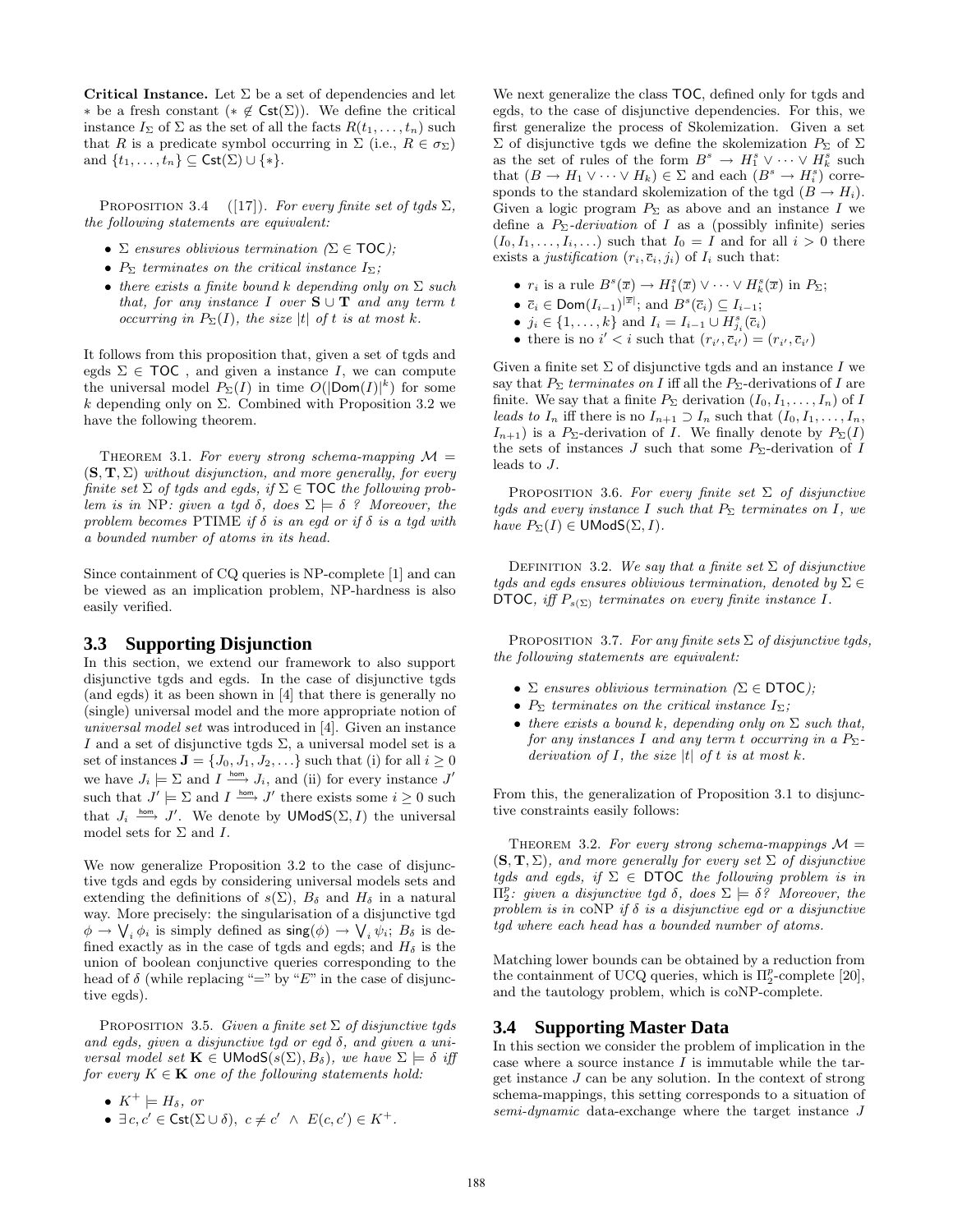can evolve in time after its creation while the initial source instance  $I$  is not subject to evolution. This situation occurs, e.g., when I is so-called *master data* [8] which is assume to be complete and consistent. As illustrated in the introduction, master data together with target-to-source constraints allow to provide an upper bound on the set of true facts in solutions. Note that in this section the distinction between the source schema and the target schema is crucial.

DEFINITION 3.3. *Given a strong schema-mapping*  $M =$  $(S, T, \Sigma)$ *, a source instance I, and a constraint*  $\delta$  *over* **T***, we write*  $M \underline{1}$  [*ii*] δ *iff for every target instance J such that*  $(I, J) \models \Sigma$  *(that is, every*  $J \in Sol(M, I)$ *) we have*  $J \models \delta$ *.* 

We first illustrate on an example the additional source of difficulty brought by the introduction of (immutable) master data.

EXAMPLE 3.5. Consider the following strong schema-mapping  $\mathcal{M} = (\mathbf{S}, \mathbf{T}, \Sigma)$  where  $\Sigma \in \mathsf{TOC}$  and the following source instance I.

$$
\mathbf{S} = \{R, S\} \text{ and } \mathbf{T} = \{A, B, C\}
$$

$$
\Sigma = \left\{ \begin{array}{l} R(x, y) \rightarrow A(x, y) \land B(y) \\ A(x, y) \land B(y) \rightarrow \exists u, v \ C(x, u) \land A(u, v) \\ A(x, y) \rightarrow S(y) \end{array} \right\}
$$

 $I = \{R(0,0); S(0)\}\longmapsto$  (immutable) master data.

The set of solutions  $Sol(M, I)$  is characterized by the following set of tgds and egds

$$
\Sigma' \equiv \left\{ \begin{array}{l} \rightarrow A(0,0) \land B(0) \\ A(x,y) \land B(y) \rightarrow \exists u, v \ C(x,u) \land A(u,v) \\ A(x,y) \rightarrow y = 0 \end{array} \right\}
$$
  

$$
\equiv \left\{ \begin{array}{l} \rightarrow A(0,0) \land B(0) \\ A(x,0) \rightarrow \exists u \ C(x,u) \land A(u,0) \\ A(u,v) \rightarrow v = 0 \end{array} \right\}
$$

but the set of constraints  $\Sigma'$  ensures no form of termination because the universal models of  $\Sigma'$  are generally infinite. In particular,  $\mathsf{UMod}(s(\Sigma'), \emptyset)$  contains no finite instance.

Worse still, the following is readily verified:

Proposition 3.8. *The following problem is undecidable: given a strong schema-mapping*  $M = (\mathbf{S}, \mathbf{T}, \Sigma)$ ,  $\Sigma \in \text{TOC}$ , *a* source instance I and a target tgd  $\delta$ , does  $\mathcal{M}$  soll[I]  $\delta$  ?

Including the Source Instance. Given a strong schemamapping  $\mathcal{M} = (\mathbf{S}, \mathbf{T}, \Sigma)$  where  $\Sigma = \Sigma_{st} \boxplus \Sigma_{ts} \boxplus \Sigma_s \boxplus \Sigma_t$  and given a source instance I for **S**, we denote by  $\Sigma[I]$  the set of disjunctive tgds and egds over T such that:

- Σ[I] contains  $\Sigma_t$
- $\Sigma[I]$  contains the set  $\Sigma_{st}[I]$  of tgds with an empty body (corresponding to boolean conjunctive queries) of the form  $\rightarrow \exists \overline{z} \ \psi(\overline{c}, \overline{z})$  such that there exists a tgd  $\phi(\overline{x}, \overline{y}) \to \exists \overline{z}, \psi(\overline{x}, \overline{z})$  in  $\Sigma_{st}$  and a tuple of constants  $\overline{c} \in \textsf{Dom}(I)^{|\overline{x}|}$  satisfying  $I \models \exists \overline{y}, \phi(\overline{c}, \overline{y})$
- $\Sigma[I]$  contains the set  $\Sigma_{ts}[I]$  of disjunctive egds

$$
\begin{array}{rcl}\n\phi(x_1,\ldots,x_n,\overline{y}) \to & (x_1=c_1^1 \wedge \cdots \wedge x_n=c_n^1) \\
\vee & \cdots \vee (x_1=c_1^p \wedge \cdots \wedge x_n=c_n^p)\n\end{array}
$$

such that there exists a disjunctive tgd

$$
\phi(x_1,\ldots,x_n,\overline{y}) \to \bigvee_{i=1}^k \left(\exists \overline{z}_i \psi_i(x_1,\ldots,x_n,\overline{z}_i)\right)
$$

in  $\Sigma_{ts}$  such that  $\{(c_1^j, \ldots, c_n^j)|j \leq p\}$  corresponds to the set of tuples  $(c_1, \ldots, c_n)$  satisfying

$$
I \models \bigvee_{i=1}^{k} (\exists \overline{z}_i \psi_i(c_1, \ldots, c_n, \overline{z}_i))
$$

PROPOSITION 3.9. For any strong schema-mapping  $\mathcal{M} =$  $(\mathbf{S}, \mathbf{T}, \Sigma)$ *, any source instance* I and any target constraint  $\delta$ *we have*  $\mathcal{M}$  soll  $\delta$  *iff*  $\Sigma[I] \models \delta$ .

It follows easily from Theorem 3.2 that  $\mathcal{M}$  soll  $\delta$  becomes decidable under the assumption that  $\Sigma[I] \in \text{DTOC}$ . A very natural question however remains: how to ensure decidability (and reasonable data-complexity) when the source instance  $I$  is not known in advance? The key contribution of this section is the following observation: it is possible to test the worst case scenario to ensure not only that  $\Sigma[I] \in \text{DTOC}$  for every source instance I, but also that  $\Sigma[I]$ ensures fairly fast termination, even for a large source instance I. In the following definition we denote by  $I_M$  the *critical source instance* of  $\mathcal{M} = (\mathbf{S}, \mathbf{T}, \Sigma)$  consisting of all the facts  $R(t_1, \ldots, t_n)$  such that  $R \in \mathbf{S}$  and  $\{t_1, \ldots, t_n\} \subseteq$  $\mathsf{Cst}(\Sigma) \cup \{*\}.$ 

DEFINITION 3.4. *Given a strong schema-mapping*  $M =$  $(S, T, \Sigma)$  *we write*  $M \in MTOC$  *iff*  $\Sigma[I_{\mathcal{M}}] \in DTOC$ *.* 

Proposition 3.10. *For any strong schema-mapping* M ∈ MTOC *there exists a finite* k*, depending only on* M *such that, for every source instance* I*, every instance* J*, and every term t occurring in a*  $P_{s(\Sigma[I])}$ *-derivation of J, the size* |t| *of* t *is bounded by* k*.*

Theorem 3.3. *For any strong schema-mapping* M  $\in$  MTOC the following problem is in  $\Pi_2^p$ : given a source in*stance* I and a target disjunctive tgd  $\delta$ , does  $\mathcal{M}$   $\underset{\sim}{\text{sol}[I]}$   $\delta$ ? The *problem is in* coNP *if* δ *is a disjunctive egd or a disjunctive tgd with a bounded number of atoms in each head.*

Matching lower bounds can be obtained in a similar way as for Theorem 3.2.

## **4. DETERMINACY AND COMPLETENESS**

The goal of this section is three-fold: First, we rephrase the notions of *relative information completeness* [8] and *determinacy* [21, 19] in the setting of strong schema-mappings; Second, we introduce interesting variations of these problems; and finally, we establish complexity results for all of these problems, hereby leveraging the results of Section 3.

## **4.1 Relative Information Completeness**

In  $[8]$ , the problem whether an instance  $J$  has complete information to answer a query Q was investigated. More precisely,  $J$  is said to be complete for  $Q$  if adding tuples to  $J$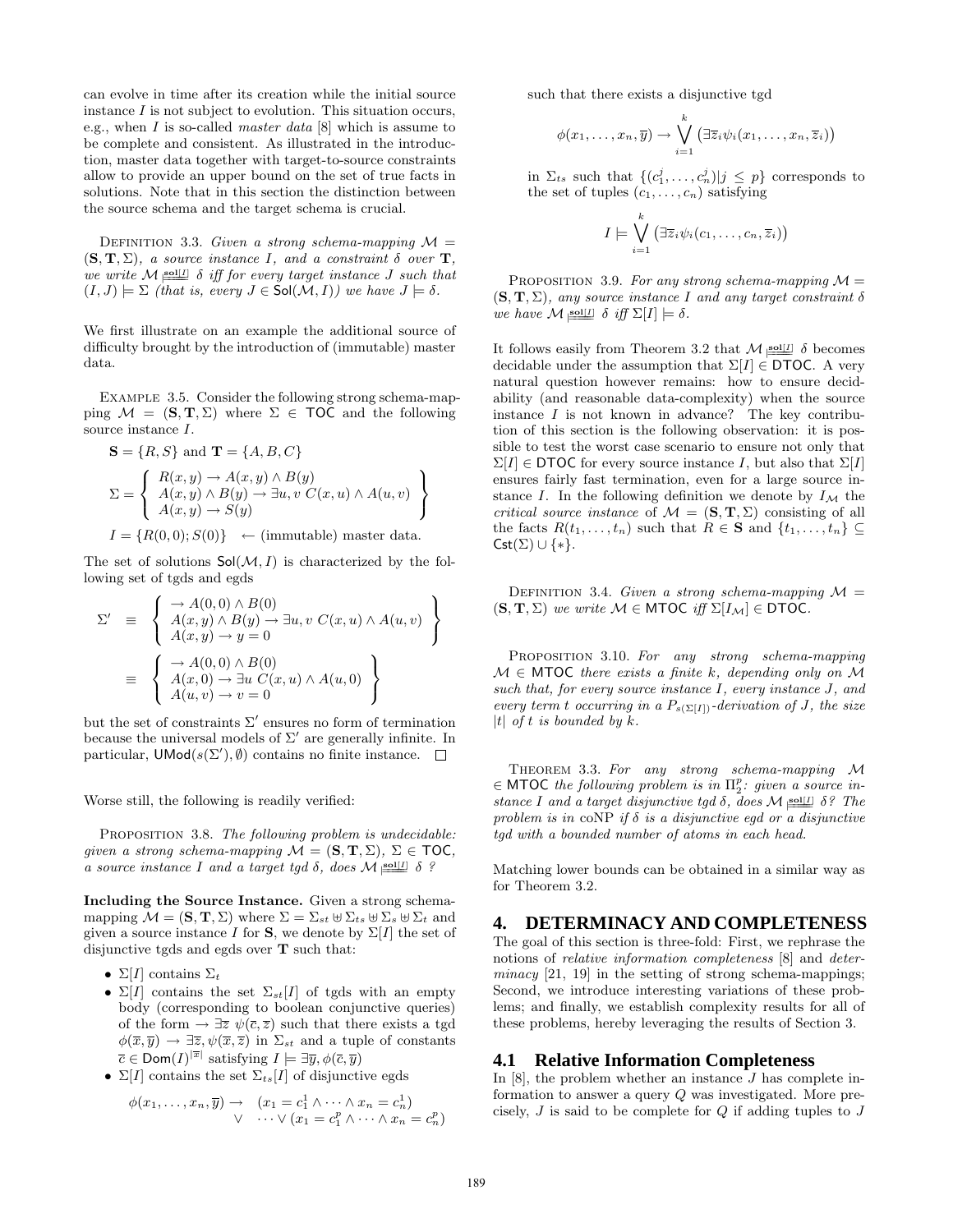does not change the query result  $Q(J)$ . This problem becomes even more challenging when constraints are in place that limit which tuples can be added to  $J$ . In [8], these extensions of J should adhere to certain containment constraints of the form  $q(J) \subseteq \pi_X(I)$ , where q is a CQ query and  $\pi_X(I)$  is a projection of a fixed (immutable) *master data*. As mentioned in the introduction, master data represents an instance which contains complete and consistent information. It is used in this context to provide an "upper bound" for the information extracted by  $q(J)$ . An instance J is then said to be *complete for* Q *relative to a set of containment constraints*  $\Sigma$  *and master data* I, if for any  $J' \supseteq J$ such that  $J' \models \Sigma$ , we have that  $Q(J) = Q(J')$ . In other words, adding tuples to J either violates the constraints or does not change the query result  $Q(J)$ .

The following definition generalizes the notion of relative completeness, by incorporating (i) more general constraints from  $J$  to  $I$ ; and (ii) allowing constraints from  $I$  to  $J$ ; and (iii) accommodating for tgds and egds on the schema of J.

Definition 4.1. *Given a strong schema-mapping* M*, a source instance* I, a *solution*  $J \in Sol(M, I)$  *and a target query* Q *we say that* J *is complete for* Q *relative to* (M, I) *if for any other solution*  $J' \in Sol(\mathcal{M}, I)$  *such that*  $J \subseteq J'$ , *we have that*  $Q(J) = Q(J')$ *.* 

It is easily verified (because of the target dependencies) that this problem is undecidable in general. We obtain decidability, however, when restricting  $M$  to the class MTOC.

Theorem 4.1. *Let* M *be a strong schema-mapping such that*  $M \in MTOC$ *, instances* I *and* J *and target query*  $Q$ *, deciding whether* J *is complete for* Q *relative to* (M, I) *is in* Π p 2 *. The problem is in coNP when* Q *has a bounded number of atoms.*

This generalizes the  $\Pi^p_2$ -completeness result reported in [8]. Indeed, it is easily verified that the containment constraints studied there belong to MTOC. A matching coNP lower bound follows from a reduction from the tautology problem.

We are also interested the following two stronger notions of completeness:

Definition 4.2. *Given a strong schema-mapping* M*, a source instance* I *and a target query* Q *we say that (1)* Q *is complete relative to*  $(M, I)$  *if any*  $J \in Sol(M, I)$  *is complete for* Q *relative to* (M, I)*; (2)* Q *is universally complete relative to*  $M$  *iff*  $Q$  *is complete relative to*  $(M, I)$  *for every source instance* I*.*

It is again easily verified that these two problems are undecidable in general. In order to obtain decidability, we proceed as follows: we first reduce the above two problems to an implication problem; this requires the modification of the input schema-mapping  $M$  into a new schema-mapping  $\mathcal{M}^{2,\subseteq}$ ; the decidability then follows by assuming that  $\mathcal{M}^{2,\subseteq}$ belongs to one of the classes introduced in Section 3.

Given a strong schema-mapping  $\mathcal{M} = (\mathbf{S}, \mathbf{T}, \Sigma)$  we define  $\mathcal{M}^{2,\subseteq} = (\mathbf{S}, \mathbf{T}_1 \cup \mathbf{T}_2, \Sigma_1 \cup \Sigma_2 \cup \Sigma_1)$ , where for  $i = 1, 2$ :

- $\mathbf{T}_i$  contains a predicate  $R_i$  for every  $R \in \mathbf{T}$ ;
- $\Sigma_i$  contains, for every  $r \in \Sigma$ , the constraint obtained from r by replacing every atom  $R(\bar{t})$  such that  $R \in \mathbf{T}$ by the atom  $R_i(\bar{t})$ .
- $\Sigma_{\subseteq}$  contains a tgd  $R_1(x_1, \ldots, x_n) \rightarrow R_2(x_1, \ldots, x_n)$ for every  $R \in \mathbf{T}$ .

Intuitively,  $\mathbf{T}_1$  represents  $J \in Sol(\mathcal{M}, I)$  while  $\mathbf{T}_2$  represents  $J' \in Sol(\mathcal{M}, I)$  such that  $J' \supseteq J$ . In view of the monotonicity of CQ queries, it suffices to check whether  $Q(J') \subseteq Q(J)$ . The key observation is that this containment test reduces to to checking whether a certain target constraint holds. From the results in Section 3, we then obtain:

Theorem 4.2. *For every strong schema-mapping* M*,*

- *1. If*  $M^{2, ⊆}$  ∈ **TOC** (no disjunction), then deciding whether Q *is universally complete relative to* M *is in* NP*. The problem is in* PTIME *if* Q *has a bounded number of atoms.*
- 2. If  $\mathcal{M}^{2,\subseteq} \in \mathsf{DTOC}$ , then deciding whether Q is universally complete relative to  $M$  is in  $\Pi_2^p$ . The problem is *in* coNP *if* Q *has a bounded number of atoms.*
- *3. If*  $M^{2, ⊆}$  ∈ **MTOC***, then deciding whether Q is complete relative to*  $(\mathcal{M}, I)$  *is in*  $\Pi_2^p$ *. The problem is in* coNP *if* Q *has a number of atoms.*

#### **4.2 Determinacy**

A similar strategy can be followed for the determinacy problem [21, 19]. Recall that determinacy concerns the question whether a query  $Q$  can be answered using a set  $V$  of views. More specifically, one says that V *determines* Q iff  $\mathbf{V}(J) = \mathbf{V}(J')$  implies  $Q(J) = Q(J')$ , for any two instances  $J, J'$ . In other words, determinacy says that V provides enough information to uniquely determine the answer to Q.

We propose the following generalization of determinacy:

Definition 4.3. *Given a strong schema-mapping* M*, a source instance* I*, and a target query* Q *we say that (1)* Q *is determined by*  $(M, I)$  *iff for all*  $J_1, J_2 \in Sol(M, I)$  *we have*  $Q(J_1) = Q(J_2)$ *; and (2) Q is determined by* M *iff* Q *is determined in*  $(M, I')$  *for every source instance*  $I'$ *.* 

When the views  ${\bf V}$  are CQ queries, one can find an  ${\mathcal M}$  such that  $J \in Sol(\mathcal{M}, I)$  iff  $I = V(J)$  (and similarly when V are UCQ queries). Hence, the above definition indeed generalizes the standard notion of determinacy.

It is readily verified that it is undecidable to check whether Q is determined by  $\mathcal M$  or  $(\mathcal M, I)$ . Similar to the completeness problem, we can see determinacy as an implication problem. Indeed, for a strong schema-mapping  $\mathcal{M} = (\mathbf{S}, \mathbf{T}, \Sigma)$  we let  $\mathcal{M}^2$  be the strong schema-mapping  $\mathcal{M}^2 = (\mathbf{S}, \mathbf{T}_1 \cup \mathbf{T}_2, \Sigma_1 \cup \mathbf{T}_2)$  $\Sigma_2$ ) where for  $i = 1, 2, \mathbf{T}_i$  and  $\Sigma_i$  are defined as in  $\mathcal{M}^{2, \subseteq}$ . Again,  $T_1$  represents  $J \in Sol(M, I)$  while  $T_2$  represents  $J' \in Sol(\mathcal{M}, I)$ . In contrast to the completeness problem, no further constraints between  $J$  and  $J'$  are enforced. Checking determinacy now pours down to checking whether  $Q(J) \subseteq$  $Q(J')$  and  $Q(J') \subseteq Q(J)$ . That is, one needs to check the implication of two target constraints.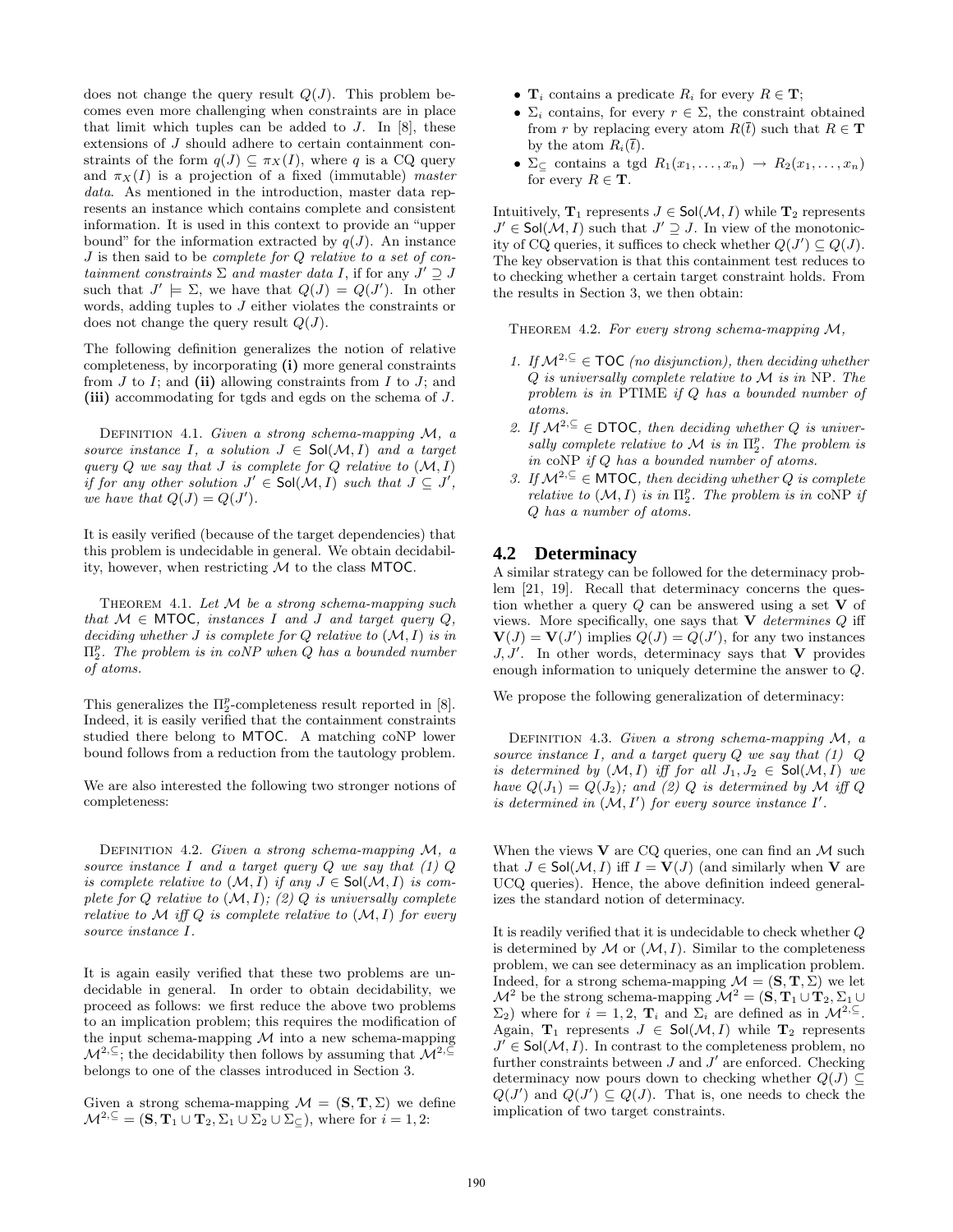Theorem 4.3. *For every strong schema-mapping* M*,*

- *1. If*  $M^2 \in \text{TOC}$  *(no disjuntion), then deciding whether* Q *is determined by* M *is in* NP*. The problem is in* PTIME *if* Q *has a bounded number of atoms.*
- *2. If*  $M^2$  ∈ DTOC, then deciding whether Q is determined  $\overline{b}y \mathcal{M}$  *is in*  $\Pi_2^p$ . The problem is in coNP if Q has a *bounded number of atoms.*
- *3.* If  $\mathcal{M}^2$  ∈ MTOC, then deciding whether Q is deter $mined$  by  $(M, I)$  *is in*  $\Pi_2^p$ . The problem is in coNP if Q *has a bounded number of atoms.*

## **4.3 Example**

In this section, we illustrate determinacy and universal completeness. Consider the following strong schema-mapping  $\mathcal{M} = (\mathbf{S}, \mathbf{T}, \Sigma_{st} \cup \Sigma_t \cup \Sigma_{ts} \cup \Sigma_s),$ 

$$
S = \{ \text{Phone}(\text{name}, \text{phone-nb}), \text{Age}(\text{name}, \text{age}) \}
$$

- $T = \{$  Employee(name, phone-nb, age)  $\}$
- $\Sigma_{st} = \{ \quad \mathsf{Phone}(n,p) \rightarrow \exists a, \mathsf{Employee}(n,p,a)$

$$
\mathsf{Age}(n, a) \to \exists p, \mathsf{Employee}(n, p, a) \ \}
$$
\n
$$
\Sigma_t = \{ \quad \mathsf{Employee}(n, p, a) \land \mathsf{Employee}(n, p', a') \to p = p'
$$

 $\mathsf{Employee}(n, p, a) \wedge \mathsf{Employee}(n, p', a') \rightarrow a = a' \}$  $\Sigma_{ts} = \{$  Employee $(n, x, y) \rightarrow$ 

$$
(\exists a, \text{Age}(n, a)) \lor (\exists p, \text{Phone}(n, p)) \ \}
$$

$$
\Sigma_s = \{ \text{Age}(n, a) \land \text{Age}(n, a') \rightarrow a = a'
$$

$$
\mathsf{Phone}(n,p) \wedge \mathsf{Phone}(n,p') \rightarrow p = p' \ \}
$$

We can check that  $\mathcal{M}^2$  and  $\mathcal{M}^{2, \subseteq}$  both belong to DTOC (by evaluating the corresponding logical programs on the critical instance). Consequently, the algorithms behind Theorems 4.2 and 4.3 allow us to verify that

$$
Q_1 = \{(x), \exists p, a, \mathsf{Employee}(x, p, a)\}
$$

is determined by  $M$ , while the query

$$
Q_2 = \{(p), \ \exists n, a, \mathsf{Employee}(n, p, a)\}
$$

is universally complete relative to  $M$  without being determined by M.

To be more precise,  $Q_1$  is determined in M because  $Q_1$  is equivalent to  $\{(x), (\exists a, \text{Age}(x, a)) \vee (\exists p, \text{Phone}(x, p))\}.$  The query  $Q_2$  is universally complete relative to M for the following reason: Let  $J \in Sol(M, I)$  for some I. If we add an atom Employee(k,  $\ell$ , m) in J for some new  $\ell \notin Q_2(J)$ , then by  $\Sigma_{st}$  either Age $(k, m)$  or Phone $(k, \ell)$  must already exist in I. This in turn implies that Employee already contains a tuple **Employee**( $k, l', m'$ ). However,  $\Sigma_t$  enforces that  $l' = l'$ and  $m = m'$ . In other words, no new tuple can be added to **Employee.** The reason why  $Q_2$  is not determined is the following: for the solution  $({\{\text{Age}(n, a)\}, {\{\text{Employee}(n, \#_0, a)\}}})$ where  $n, a \in \mathsf{Cst}$  and  $\#_0 \in \mathsf{Nulls}$  the value of  $\#_0$  is not determined. For instance  $({\text{Age}(n, a)}, {\text{Employee}(n, \#_1, a)})$ is another solution.  $\square$ 

#### **5. TARGET-TO-SOURCE CONSTRAINTS**

So far, we have considered the implication problem in the context of *strong* schema-mappings which (possibly) contain target-to-source dependencies. As discussed in the introduction, enriching standard schema-mappings with targetto-source dependencies requires some care and raises several questions.

In particular, in the context of dynamic data-exchange, and when assuming that a set  $\Sigma_{ts}$  of some target-to-source dependencies are part of the input, it is indeed important to make sure that these target-to-source dependencies, meant to constrain the evolution of the target instances, are satisfied at the initial stage of the exchange, when a first target instance  $J$  is computed from the initial source instance  $I$ and with a standard schema-mapping management system (SMMS).

More formally, given a strong schema-mapping  $\mathcal{M} = (\mathbf{S}, \mathbf{T}, \Sigma)$ where  $\frac{1}{2} \sum_{s} \sum_{s} \cup \sum_{t} \cup \sum_{t}$  and given two instances I and J such that

- $I$  is a source instance of  $S$ ;
- J is a universal solution in  $USol(\mathcal{M}, I)$  computed by some SMMS using only the standard schema-mapping  $\mathcal{M}' = (\mathbf{S}, \mathbf{T}, \Sigma_{st}, \Sigma_t)$ , without taking  $\Sigma_{ts}$  into account,

we want to make sure that  $(I, J) \models \Sigma_{ts}$  will be true, before knowing the source instance  $I$ , and without necessarily knowing precisely which SMMS is to be used. In other words, we want to decide whether  $\Sigma_{ts}$  is "implied" by the (standard) schema-mapping embedded in the strong schemamapping.

Note that here we ignore the source dependencies  $\Sigma_s$ . Indeed, it is assumed that every given source instance  $I$  already satisfies  $\Sigma_s$ .

As already mentioned in the introduction, the results of Section 3 are of no use in this case since no target-to-source constraints can be logically implied by a standard schemamapping. We therefore set out to define alternative semantics of entailment with decidable properties.

#### **5.1 Universal Solutions and Cores**

In this section, we first consider the two most popular notions of semantics for schema-mappings based  $USol(M, I)$ (the set of *universal solutions*) and  $\textsf{Core}(\mathcal{M}, I)$  (the set of *cores of universal solutions*). We refer to Section 2 for the definitions of these notions.

Definition 5.1. *Given a schema-mapping* M *and a targetto-source dependency* δ *we write*

- M <u>issal δ</u> *iff for every source instance* I *and every*  $J ∈$ USol $(M, I)$  *we have*  $(I, J) \models \delta$ *, and*
- $M \stackrel{\text{core}}{=} \delta$  *iff for every source instance* I *and every*  $J \in$  $Core(\mathcal{M}, I)$  *we have*  $(I, J) \models \delta$ .

In the light of the following example (similar to examples used in [16, 13]), is becomes clear that the notion of universal solution is not restrictive enough because (i) some universal solutions are neither natural nor realistic; and (ii) USol leads to a notion of entailment  $\equiv$  which is not general enough for target-to-source dependencies (intuitively,  $\mathcal{M}$   $\equiv$   $\delta$  only holds for a trivial schema-mappings  $M$  or a trivial targetto-source  $\delta$ ).

<sup>&</sup>lt;sup>1</sup>Note that for the sake of simplicity (and tractability) we ignore here the set of source dependencies  $\Sigma_s$  that may come with the source schema.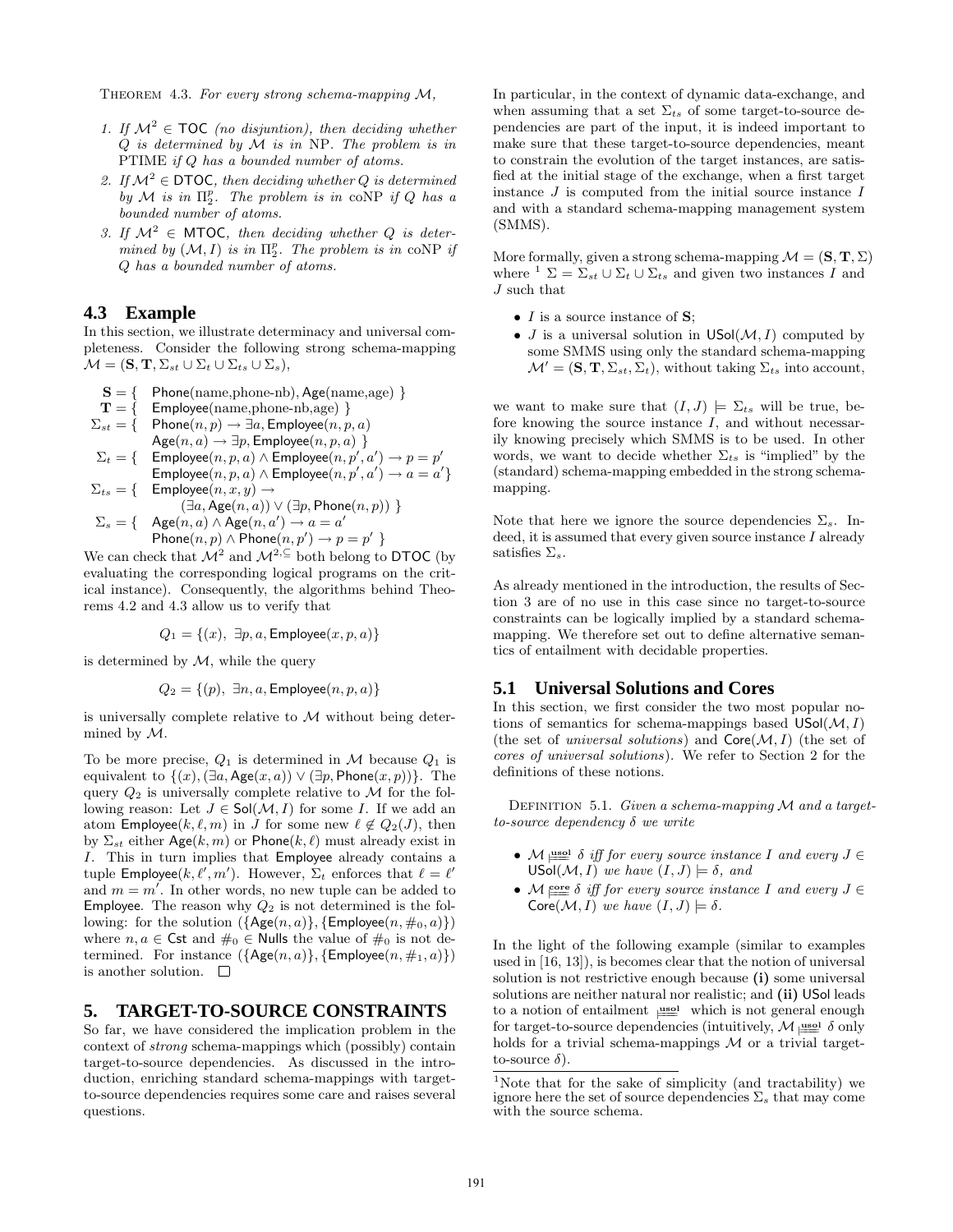EXAMPLE 5.1. Consider  $\mathcal{M} = (\mathbf{S}, \mathbf{T}, \Sigma_{st}, \Sigma_t)$  with  $\mathbf{S} =$  ${A}, \mathbf{T} = {B}, \Sigma_t = \emptyset$  and where  $\Sigma_{st} = {A(x) \rightarrow B(x)}$ copies A to B. Let  $\delta$  be the source-to-target dependency  $B(x) \rightarrow A(x)$ . The "natural" solution for M and  $I_n =$  ${A(1), \ldots, A(n)}$  would be the target instance  $J_n = {B(1), \ldots, A(n)}$  $\ldots$ ,  $B(n)$ } which satisfies  $(I_n, J_n) \models \delta$ .

We can observe, however, that the target instance  $J'_n =$  ${B(1), \ldots, B(n), B(\#_0)}$  where  $\#_0 \in$  Nulls is also a universal solution. Since  $(I_n, J'_n) \not\models \delta$ , we have  $\mathcal{M}_{\neq}^{\text{uspl}} \delta$ . In contrast,  $\text{Core}(\mathcal{M}, I_n)$  captures precisely the desired semantics since  $\text{Core}(\mathcal{M}, I_n) = \{J_n\}$  and we have  $\mathcal{M}^{\text{core}}_{\equiv \infty}$ .

It can easily be argued that  $\frac{core}{}$  is the most natural semantics for schema-mappings and also the most relevant semantics in the context of target-to-source dependencies. However, the following proposition shows that general and unrestricted use of  $\equiv$  easily leads to undecidability. This is even the case for schema-mappings that ensures oblivious termination ( $\Sigma_{st} \cup \Sigma_t \in \text{TOC}$ ), are without egds, without disjunction in  $\delta$ , and under the assumption that  $\Sigma_t$  satisfies the syntactic criteria of *weak acyclicity* mentioned in the introduction and further discussed in Section 6.

Proposition 5.1. *The following problem is undecidable: given a schema-mapping*  $\mathcal{M} = (\mathbf{S}, \mathbf{T}, \Sigma_{st}, \Sigma_t)$  *where*  $\Sigma_t$  *consists only of a weakly acyclic set of target tgds and given a*  $target-to-source\ tgd\ \delta, \ does\ \mathcal{M} \stackrel{\text{core}}{=} \delta$ ?

## **5.2 Core-Ground and Core-Safe Queries**

In this section, we identify more precisely the origin of the undecidability stated in Proposition 5.1. In particular, we show that decidability can be obtained by requiring  $\delta$  to satisfy either a very general and high-level property ( $\delta$  is *core-ground*) or a less general but tractable property ( $\delta$  is *core-safe*).

Core-ground queries. Given a schema-mapping  $\mathcal{M} =$  $(\mathbf{S}, \mathbf{T}, \Sigma_{st}, \Sigma_t)$  and a conjunctive query Q over T we say Q is core-ground (in  $\mathcal{M}$ ) iff for every source instance I and every  $J \in \text{Core}(\mathcal{M}, I)$  there is no null in  $Q(J)$  (we say that  $Q(J)$  is ground). Given a target-to-source disjunctive tgd δ of the form  $\phi(\overline{x}, \overline{y}) \to \bigvee_i H_i$ , we then say that δ is coreground iff the conjunctive query  $Q_{\phi} = {\bar{x} | \exists \bar{y}, \phi(\bar{x}, \bar{y})}$  is core-ground.

Proposition 5.2. *The following problem is undecidable: given a schema-mapping* M ∈ TOC *and a target query of the form*  $Q = \{(\overline{x})|R(x)\}$  *for some unary predicate* R, *is* Q. *core-ground in* M *?*

Theorem 5.1. *The following problem is decidable: given a schema-mapping* M ∈ TOC *and a given a target-to-source disjunctive tgds* δ *such that* δ *is core-ground in* M*, does*  $\mathcal{M}$   $\stackrel{\text{core}}{=\!\!=} \delta$  ?

We next identify a decidable syntactic criterion ensuring that a target query is core-ground in a schema-mapping.

Core-safe Queries. Let  $\mathcal{M} = (\mathbf{S}, \mathbf{T}, \Sigma_{st}, \Sigma_t)$  be a schemamapping. We define a *position* as a pair  $(R, i)$  preferably writen  $R^i$  where  $R \in \mathbf{T}$  and  $i \in \{1, ..., a_R\}$ . Given a set of atoms  $\phi$  over **T** and a variable x we denote by  $\mathcal{P}_{\phi,x}$  the set of positions  $R^i$  such that  $\phi$  contains an atom  $R(t_1, \ldots, t_n)$ 

where  $t_i = x$ . We say that a position p of **T** is *initially affected* in M iff there is a tgd  $\phi(\overline{x}, \overline{y}) \to \exists \overline{z}, \psi(\overline{x}, \overline{z})$  in  $\Sigma_{st} \cup \Sigma_t$ such that  $p \in \bigcup_{z \in \overline{z}} \mathcal{P}_{\psi,z}$ . We let  $\mathsf{IA}(\mathcal{M}) = \{\{p_1\}, \ldots, \{p_m\}\}\$ where  $\{p_1, \ldots, p_n\}$  is the set of initially affected positions.

Let  $P = \{P_1, P_2, \ldots, P_m\}$  be a finite set where each  $P_i$  is a set of positions. Given a target tgd  $\phi(\overline{x}, \overline{y}) \to \exists \overline{z}, \ \psi(\overline{x}, \overline{z})$ in  $\Sigma$  and given a universal quantified variable  $x \in \overline{x}$  such that  $\mathcal{P}_{\phi,x} \subseteq P_1$  we write  $P \sim_{\mathcal{M}}^{\text{tgd}} \{P_1 \cup \mathcal{P}_{\psi_x}, P_2, \ldots, P_n\}.$ Given a target egd of the form  $\phi(x_1, x_2, \overline{y}) \to x_1 = x_2$  in  $\Sigma$ such that  $\mathcal{P}_{\phi,x_1} \subseteq P_1$  and  $\mathcal{P}_{\phi,x_2} \subseteq P_2$  we write  $P \sim_{\mathcal{M}}^{\text{egd}} \{P_1 \cup \phi\}$  $P_2, P_3, \ldots, P_m$ . We finally denote by  $\sim_{\mathcal{M}}$  the reflexive and transitive closure of the binary relation  $\rightsquigarrow^{\text{tgd}}_{\mathcal{M}} \cup \rightsquigarrow^{\text{egd}}_{\mathcal{M}}$ .

Given a conjunctive query  $Q = {\overline{x}} | \exists \overline{y}, \phi(\overline{x}, \overline{y})\}$  over **T**, we say that Q is unsafe in M iff there exists an  $x \in \overline{x}$  and a set  $\{P_1, \ldots, P_m\}$  such that (i)  $\mathsf{IA}(\mathcal{M}) \sim^*_{\mathcal{M}} \{P_1, \ldots, P_m\};$  and (ii)  $\mathcal{P}_{\phi,x} \subseteq P_1$ . We say that Q is *core-safe* in M iff Q is not unsafe in M. We say that a disjunctive tgd  $\phi(\overline{x}, \overline{y}) \rightarrow$  $\bigvee_i \exists \overline{z}_i, \psi_i(\overline{x}, \overline{z})$  is core-safe in M iff  $Q_{\phi}$  is core-safe in M.

EXAMPLE 5.2. Consider the two schema mappings  $\mathcal{M}_a =$  $(S, T, \{r_1; r_2; r_3\})$  and  $\mathcal{M}_b = (S, T, \{r_1; r_2; r_3; e_1\})$ , with  $S =$  ${A; B}$ ,  $\mathbf{T} = {R; S}$  and constraints:

> $r_1 = A(x) \rightarrow \exists y, z, R(x, y, z)$  $r_2 = B(x,y,z) \rightarrow R(x,y,z)$  $r_3 = R(x, y, y) \rightarrow S(x, y)$  $e_1 = R(x, y, z) \rightarrow y = z$

Let  $Q = \{x, y | S(x, y)\}$ . Then,  $\mathsf{IA}(\mathcal{M}_a) = \{\{R^1\}; \{R^2\}\}\$ <br>which is a fixed point for  $\sim_{\mathcal{M}}$  and therefore Q is core-safe in  $\mathcal{M}_a$ . In constrast, Q is not core-safe in  $\mathcal{M}_b$ . Indeed,

 $\mathsf{IA}(\mathcal{M}_b) = \{\{R^1\}; \{R^2\}\} \sim^{\mathsf{egd}}_{\mathcal{M}} \{\{R^1; R^2\}\} \sim^{\mathsf{tgd}}_{\mathcal{M}} \{\{R^1; R^2; S^2\}\}$ 

but  $\mathcal{P}_{Q,y} = \{S^2\}$  is included in  $\{R^1; R^2; S^2\}.$ 

PROPOSITION 5.3.

- *For all schema-mappings* M *and all target-to-source disjunctive tgds* δ*, if* δ *is core-safe in* M*, then* δ *is core-ground in* M *(and Theorem 5.1 is applicable).*
- *Moreover, the following problem is in PTIME: given* M *and* δ *as above, is* δ *core-safe in* M *?*

#### **5.3 Closed-World Assumption**

In this section, we propose another semantics which is more flexible than  $\frac{\text{core}}{\text{me}}$  and captures an intuitive notion of *closedworld semantics*, in a style similar to that of [15, 13]. Furthermore, under this semantics we obtain decidability for arbitrary target-to-source dependencies (in contrast to the safety assumption in the previous section).

**Canonical Instance.** Let  $\mathcal{M} = (\mathbf{S}, \mathbf{T}, \Sigma_{st}, \Sigma_t)$  be a schemamapping. In the case of tgds only (without target egds) and given a source instance I we define the *canonical solution* of I as the target instance  $\Pi_{\mathbf{T}}(P_{\Sigma}(I))$  where  $P_{\Sigma}$  is the fixed point of I by the Skolemisation  $P_{\Sigma}$  of I and  $\Pi_{\mathbf{T}}$  is the operation selecting the atoms  $R(\bar{t})$  such that  $R \in \mathbf{T}$ . From Proposition 3.3 we know that the canonical solution is indeed a solution (i.e., it belongs to  $USol(\mathcal{M}, I)$ ).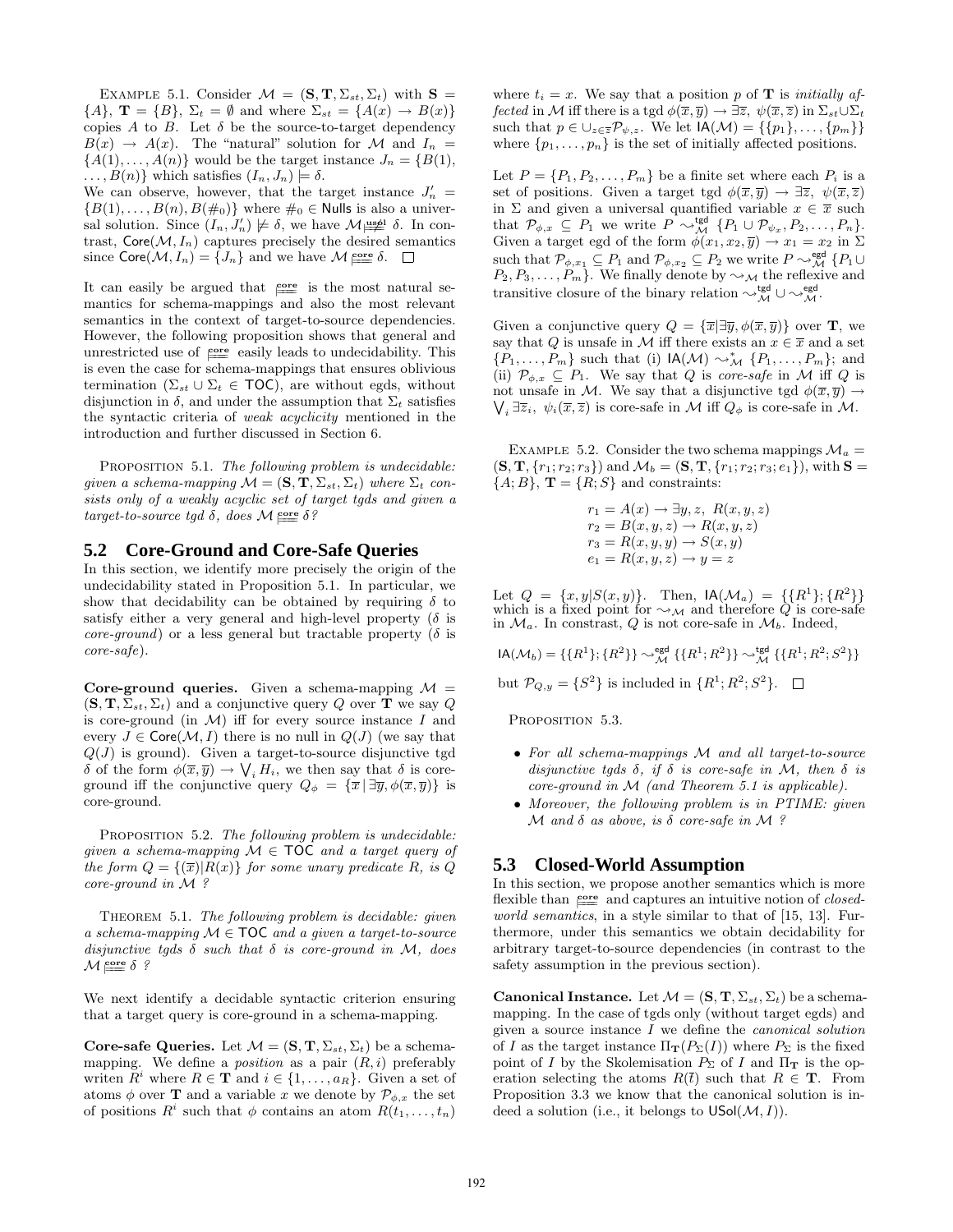In the presence of egds, we use the substitution-free simulation defined in Section 3.1 to define a *canonical instance*  $\mathcal{M}^{\text{can}}(I)$  of I. That is, we define  $\mathcal{M}^{\text{can}}(I) = \Pi_{\mathbf{T}}(P_{s(\Sigma)}(I)^+)$ where:  $s(\Sigma)$  is the substitution-free simulation of  $\Sigma$ ; <sup>+</sup> is the operation that applies the substitution axioms; and  $\Pi_T$  selects the facts that are over the target schema (dropping in particular the facts  $E(t,t')$ ). It can be seen that  $\mathcal{M}^{\text{can}}(I)$  coincides precisely with the canonical solution of  $I$  when there is no egd in  $\Sigma$ . We use, however, the expression canonical *instance* because in the presence of egds,  $\mathcal{M}^{\text{can}}(I)$  is not necessarily a solution. This is illustrated in the following example.

EXAMPLE 5.3. Consider the schema-mapping  $\mathcal M$  where  $S = \{A, B\}, T = \{R, S, T\}$  and  $(\Sigma_{st}, \Sigma_t)$  is as follows.

$$
\Sigma_{st} = \left\{ \begin{array}{l} A(x) \to \exists u, v \ R(x, u) \land R(v, x) \land S(u, v) \\ B(x) \to \exists R(x, x) \end{array} \right\}
$$
  

$$
\Sigma_{t} = \left\{ \begin{array}{l} S(x, y) \to x = y \\ R(x, x) \to T(x) \end{array} \right\}
$$

In this setting, assuming that  $P_{s(\Sigma)}$  is equal to

$$
A(x) \to R(x, f_u(x)) \land R(f_v(x), x) \land S(f_u(x), f_v(x))
$$
  
\n
$$
B(x) \to R(x, x)
$$
  
\n
$$
S(x, y) \to E(x, y)
$$
  
\n
$$
R(x, x') \land E(x, y') \to T(x)
$$
  
\n(+axioms of E)

we observe that for  $I = \{A(0), B(1)\}\$ the canonical instance

$$
\mathcal{M}^{\text{can}}(I) = \{ \begin{array}{c} R(0, f_u \langle 0 \rangle); R(f_v \langle 0 \rangle, 0); S(f_u \langle 0 \rangle, f_v \langle 0 \rangle); \\ R(0, f_v \langle 0 \rangle); R(f_u \langle 0 \rangle, 0); S(f_v \langle 0 \rangle, f_u \langle 0 \rangle); \\ R(1, 1); T(1) \end{array} \}
$$

violates  $\Sigma_t$  and is not a solution.  $\Box$ 

 $\frac{1}{2}$  $\frac{1}{2}$  $\frac{1}{2}$  $\frac{1}{2}$  $\frac{1}{2}$  $\frac{1}{2}$  $\frac{1}{2}$  $\frac{1}{2}$  $\overline{a}$ 

From Theorem 3.4 in [15], it follows that the definition below coincides with the notion of CWA-solutions introduced in [15] when only source-to-target tgds are present.

Definition 5.2. *Given a schema-mapping* M *and a source instance*  $I$ *, we say that a universal solution*  $J \in \mathsf{USol}(\mathcal{M}, I)$ *is CwA iff there exists a homomorphism h from*  $M^{can}(I)$  *to J* such that  $J = h(\mathcal{M}^{can}(I))$ *. We denote by*  $\text{CwA}(\mathcal{M}, I)$  the *set of CwA universal solutions in* USol(M, I) *and, given a*  $\text{ dependency } \delta \text{ we write } \mathcal{M} \underset{\text{new}}{\equiv} \delta \text{ iff for every source instance}$ *I* and every  $J \in \text{CwA}(\mathcal{M}, I)$  we have  $(I, J) \underset{\longleftarrow}{\cong} \delta$ .

We can first observe that  $\equiv$  is a good candidate for decidability in the sense that it is more restrictive than  $\equiv$ while being less restrictive than  $\frac{\text{core}}{2}$ .

PROPOSITION 5.4.  $\equiv$   $\subseteq$   $\equiv$   $\subseteq$   $\equiv$   $\subseteq$   $\equiv$  *, that is, for all schema-mappings* M *and all source instances* I *we have*

$$
Core(\mathcal{M},I)\subseteq CwA(\mathcal{M},I)\subseteq USol(\mathcal{M},I)
$$

*and both inclusions can be strict.*

We are now ready to prove our final theorem.

Theorem 5.2. *The following problem is decidable: given a schema-mapping* M ∈ TOC *and given a target-to-source*  $disjunctive\ tgd\ \delta,\ does\ \mathcal{M}\underset{\longleftarrow}{\leq}\mathcal{N}$ ?

The following example shows that Theorem 5.2 can be used in scenarios that are not covered by the previous section.

EXAMPLE 5.4. Consider the schema-mapping  $M$  from Example 5.3 and consider the target-to-source tgd

$$
\delta: T(x) \to B(x)
$$

It is clear that  $M \in \text{TOC}$  but it can be seen that the query  ${x|T(x)}$  is not core-safe (and Theorem 5.3 does not apply). We can nonetheless use the algorithm corresponding to Theorem 5.2 to check that we have  $\mathcal{M} \equiv \delta$  (and therefore  $\mathcal{M}$   $\underset{\longleftarrow}{\text{core}}$   $\delta$ ).

## **6. RELATED WORK**

Finite Models. The different semantics considered in this paper rely on *infinite models*. In particular, for a strong schema-mapping  $\mathcal{M} = (\mathbf{S}, \mathbf{T}, \Sigma)$ , we write  $\Sigma \models \delta$  whenever, for every (possibly infinite) instances  $I$  and  $J$  over the source schema and target schema, respectively, we have  $(I, J) \models \Sigma$  implies  $(I, J) \models \delta$ . As shown in [4], in the case of strong schema-mappings this notion of entailment is not equivalent to the one where only *finite* instances are considered. The reason why we did not discuss this distinction in the previous sections is the following observation (similar to Proposition 5 in [17]): the assumptions of termination considered in the Theorems of this paper all ensure both tractability and *finite controllability* (meaning that finitemodel semantics and infinite-model semantics coincide). For instance, our notion of determinacy has been shown in [19] to differ from *finite* determinacy (for every *finite* solutions  $J_1, J_2 \in \mathsf{Sol}(\mathcal{M}, I)$  we have  $Q(J_1) = Q(J_2)$ . However, if for a given  $M, M^2 \in \text{DTOC}$ , then a target query Q is determined by  $M$  iff it is finitely determined by  $M$ .

Weak Acyclicity. It has been shown in [17] that the class TOC is a strict generalisation of the widely-used notion of *weak acyclicity* [6, 5], even in the presence of arbitrary egds. It can be seen that MTOC is similarly a strict generalization of *weak acyclicity*. More precisely, if we consider a strong schema-mapping  $\mathcal{M} = (\mathbf{S}, \mathbf{T}, \Sigma)$  where  $\Sigma$  consists of tgds and egds only (no disjunction), then we can check that the following holds: if  $\Sigma_t$  is the union of a weakly-acyclic set of tgds and an arbitrary set of egds, then  $M \in MTOC$ . Note that MTOC is at the same time a different kind of criterion than *weak-acyclicity*. Indeed, while *weak-acyclicity* of schema-mappings can be decided in PTIME, membership in MTOC is in general undecidable. Recall, however, that MTOC (just like TOC and DTOC) can be tested on a critical instance which is typically of small size and provided that "efficient" schema-mappings are given, the MTOC class appears feasible in practice. Finally, tractable subclasses of MTOC (and DTOC) can be defined in a similar way as in [17].

Peer Data Exchange. Target-to-source dependencies have been considered in [9]. There, a specific class of strong schema-mappings called Peer-Data-Exchange settings (PDE) was introduced. In particular, a PDE setting is a strong schema-mapping  $\mathcal{M} = (\mathbf{S}, \mathbf{T}, \Sigma)$  with no source constraints and no disjunction (where  $\Sigma = \Sigma_{st} \cup \Sigma_{ts} \cup \Sigma_t$ ). Static analysis of the PDE setting was not the focus of [9]. Instead,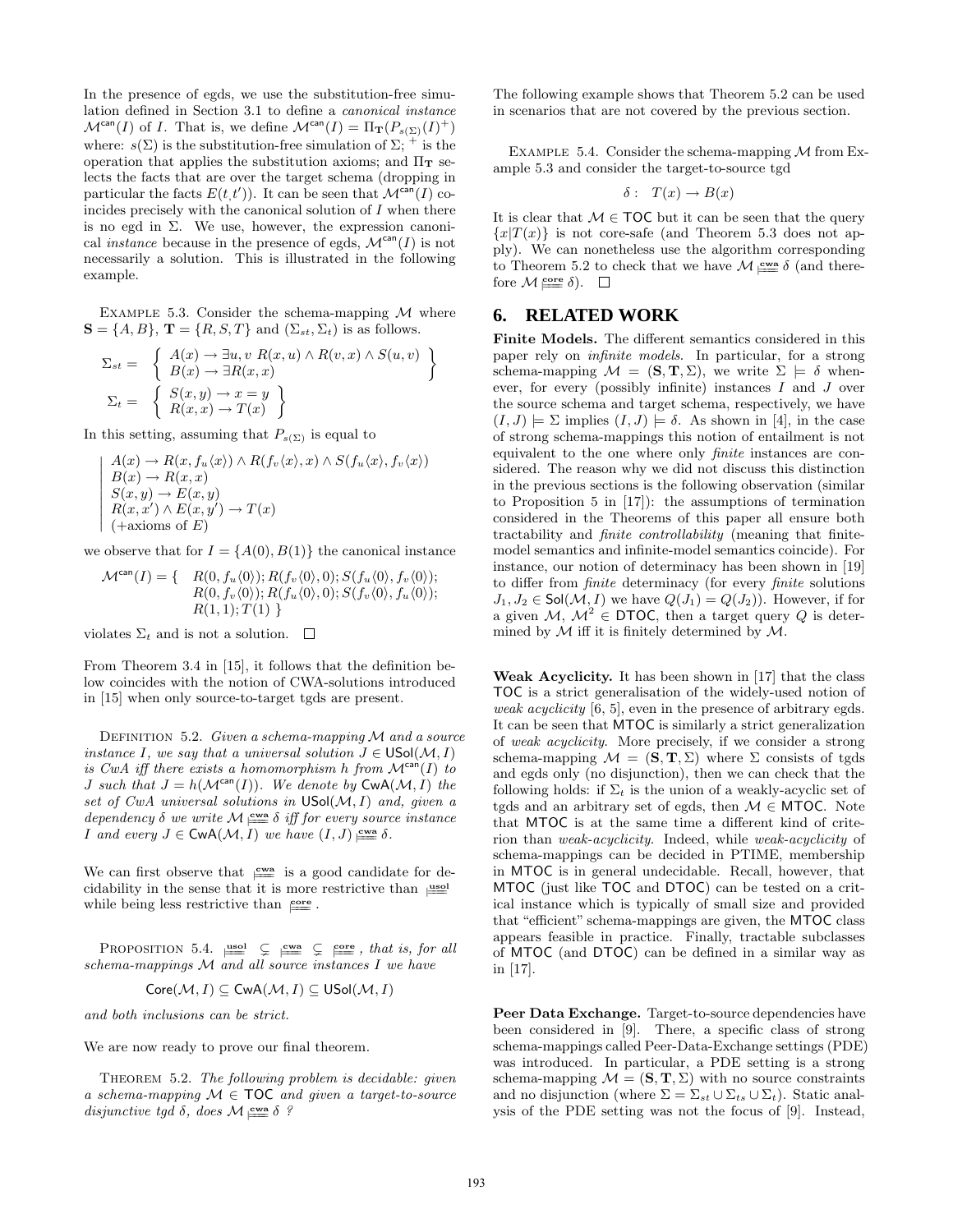a very interesting decision problem, denoted  $SOL(\mathcal{M})$  was considered: given a source instance  $I$  and a target instance J for a fixed PDE setting  $\mathcal{M} = (\mathbf{S}, \mathbf{T}, \Sigma)$ , is there a target instance  $J^+$  (called a *solution* in [9]) such that  $J \subseteq J^+$  and  $(I, J^+) \models \Sigma$ ? This problem SOL(M) has been proven in [9] to be NP-complete under the assumption of weak acyclicity, while it is clearly undecidable in general. Our results in Section 3 can be used to strengthen this result:  $SOL(\mathcal{M})$  is in NP whenever  $M \in MTOC$ . Note that other results (such as Theorem 2 in [9]) obtained under the assumption of weak acyclicity can similarly be generalized to the class MTOC.

Restricted Chase. The assumptions of termination in this paper rely on the oblivious chase, which differs from the well-known procedure called *the restricted chase* (often simply referred to as *the chase*). With the restricted chase, an inconsistency is resolved (intuitively, by adding the head of a tgd) only when necessary. We can observe that the restricted chase terminates whenever the oblivious chase terminates (while the converse does not hold). It can be seen however that the restricted chase (and similarly, the *core chase* introduced in [4]) is problematic for several reasons: (i) termination cannot be tested on the critical source instance, (ii) applying a rule is more costly than applying a rule of the oblivious chase, and (iii) many questions remain open (e.g. does termination of the restricted chase implies *polynomial* termination?). Note however that several decidable criteria such as the very involved *inductive restriction* in [18] (which is incomparable with TOC) have been designed to ensure termination of (only) the restricted chase. We intend to show in the future that our results can be extended to this class by using a rewriting algorithm, that given an inductively restricted set  $\Sigma$  of tgds and egds, returns a set of tgds and egds  $\Sigma' \in \text{TOC}$ .

Guarded Tgds. Another setting in which entailment of tgds and egds has been shown decidable (with a good complexity) is when all the tgds are *guarded* (and the egds are *separable*) [2]. A tgd is called guarded iff there is an atom in the body covering all the universal variables. For instance, the following tgd  $\delta_1$  is guarded (by the atom  $A(x, y)$ ) while the tgd  $\delta_2$  is not guarded.

$$
\begin{array}{ll} \delta_1: & A(x,y) \wedge C(y) \rightarrow R(x,y) \\ \delta_2: & A(x,y) \wedge B(y,z) \rightarrow R(x,z) \end{array}
$$

The main advantage of this setting is that it neither requires the existence of a *finite* universal model (in contrast with [4]), nor any assumption of termination. It is also interesting to observe that the target tgds used in real-life schema-mappings usually consist of inclusion dependencies, that is, of tgds which have only one atom in the body and are therefore guarded. One limit of this framework, however, is the fact that it does not apply to strong schema-mappings with non-guarded source-to-target tgds and target-to-source tgds. To be more precise, as soon as  $\Sigma_{st}$  contains a single non-guarded tgd such as  $\delta_2$  above (used to materialize the join of  $A$  and  $B$ ), the results of  $[2]$  cannot be applied directly.

Hypertree-width. We have shown that several complexity results can be significantly improved when assuming a fixed bound on the number of atoms, either in the head  $H$  of the constraints  $\delta$  considered in Section 3 (Theorems 3.1, 3.2) and 3.3), or in the conjunctive queries Q considered in Section 4 (Theorems 4.1, 4.2 and 4.3). It can been seen that the same complexity results hold under the much more general assumption of *bounded hypertree-width* [10] which strictly covers by itself the cases where  $H$  (or  $Q$ ) has a bounded number of existential variables, is *acyclic* or has a bounded *tree-width* [10].

## **7. CONCLUSION**

We have studied the implication problem for strong schemamappings which are extensions of standard schema-mappings with (disjunctive) target-to-source and source dependencies. As an application, we revisited the problems of relative information completeness and determinacy, both instances of implication problems. We also addressed the question whether target-to-source constraints are already implied by the embedded standard schema-mapping, a problem that cannot be solved using the standard logical implication techniques mentioned above.

Interesting open problems concern the precise complexity of the implication problem of target-to-source constraints under both the core- and CwA-implication semantics. Other questions involve the identification of tractable subclasses of TOC, DTOC and MTOC (similar to those in [17]) and the generalisation to classes of dependencies ensuring (only) the termination of the restricted chase.

*Acknowledgment.* The first author was funded by EPSRC EP/E010865/1 and partially supported by ERC Advanced Grant Webdam on Foundation of Web data management. The second author was supported by EPSRC EP/E029213/1. We thank Serge Abiteboul and Alin Deutsch for helpful discussions.

# **8. REFERENCES**

- [1] S. Abiteboul, R. Hull, and V. Vianu. *Foundations of Databases*. 1995.
- [2] A. Calì, G. Gottlob, and T. Lukasiewicz. A general datalog-based framework for tractable query answering over ontologies. In *PODS*, pages 77–86, 2009.
- [3] S. Chaudhuri and M. Y. Vardi. On the equivalence of recursive and nonrecursive datalog programs. *J. Comput. Syst. Sci.*, 54(1):61–78, 1997.
- [4] A. Deutsch, A. Nash, and J. B. Remmel. The chase revisited. In *PODS*, pages 149–158, 2008.
- [5] A. Deutsch and V. Tannen. Xml queries and constraints, containment and reformulation. *Theor. Comput. Sci.*, 336(1):57–87, 2005.
- [6] R. Fagin, P. G. Kolaitis, R. J. Miller, and L. Popa. Data exchange: semantics and query answering. *Theor. Comput. Sci.*, 336(1):89–124, 2005.
- [7] R. Fagin, P. G. Kolaitis, and L. Popa. Data exchange: getting to the core. *ACM Trans. Database Syst.*, 30(1):174–210, 2005.
- [8] W. Fan and F. Geerts. Relative information completeness. In *PODS*, pages 97–106, 2009.